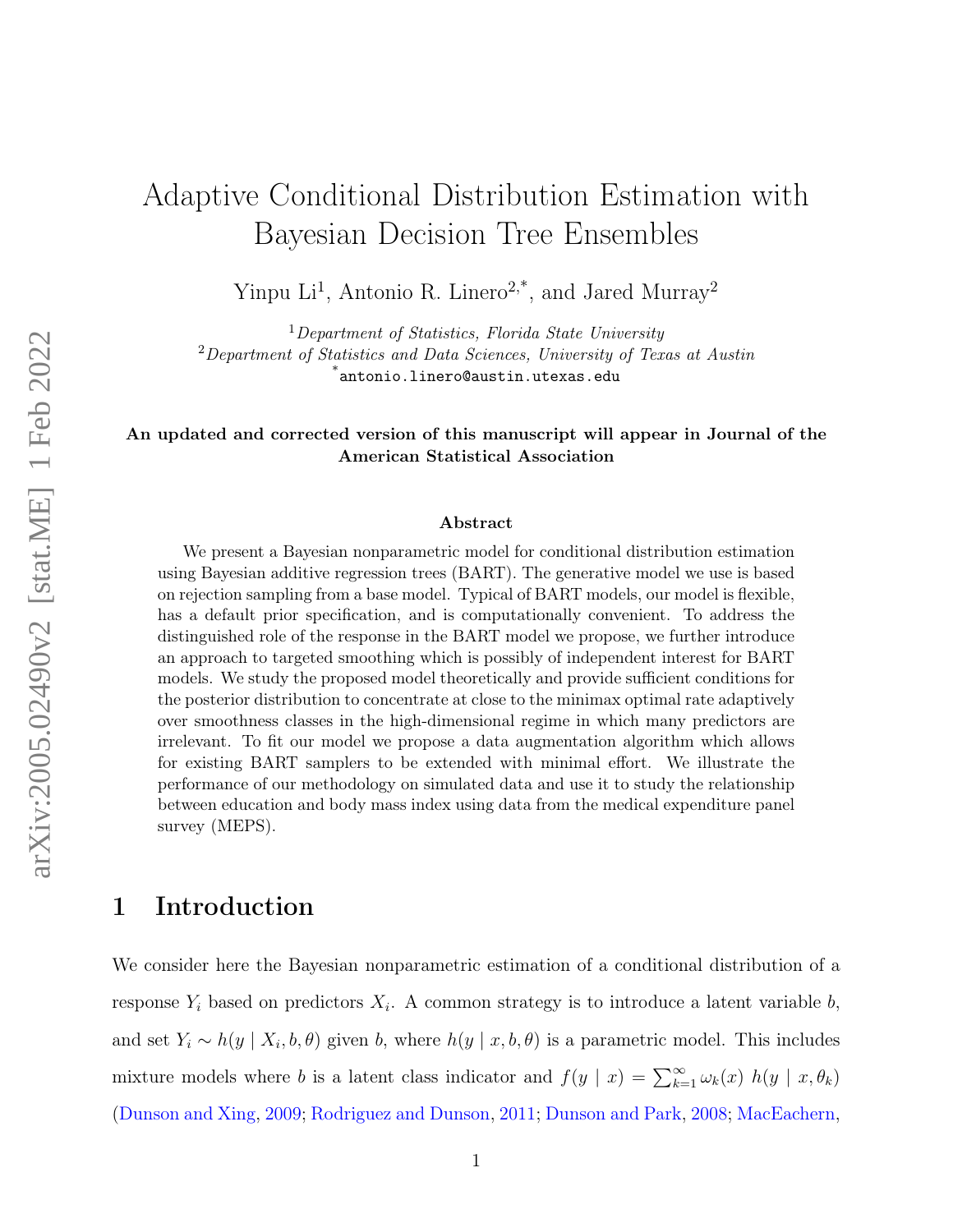[1999\)](#page-31-0), as well as Gaussian process latent variable/covariate models where b is continuous [\(Wang and Neal,](#page-32-1) [2012;](#page-32-1) [Kundu and Dunson,](#page-31-1) [2014;](#page-31-1) [Dutordoir et al.,](#page-30-2) [2018\)](#page-30-2).

A conceptually simpler approach models  $f(y | x)$  by tilting a base model:

<span id="page-1-0"></span>
$$
f(y \mid x) = \frac{h(y \mid x, \theta) \Phi\{r(y, x)\}}{\int h(\widetilde{y} \mid x, \theta) \Phi\{r(\widetilde{y}, x)\} \ d\widetilde{y}}.
$$
 (1)

We refer to  $h(y \mid x, \theta)$  as the base model and  $\Phi(\mu)$  as the link function. When  $r(y, x)$  is a constant, this model reduces to the base model, allowing the user to center the model on a desired parametric model. A special case of [\(1\)](#page-1-0) takes  $\Phi(\mu) = e^{\mu}$  and  $r(y, x)$  to be a Gaussian process [\(Tokdar et al.,](#page-32-2) [2010\)](#page-32-2). In the context of (marginal) density estimation, [Murray et al.](#page-31-2) [\(2009\)](#page-31-2) proposed the Gaussian process density sampler (GP-DS), which sets  $\Phi(\mu)$  to be a sigmoidal function such as a logistic function  $\Phi(\mu) = (1 + e^{-\mu})^{-1}$ . Methods based on Gaussian processes have elegant theoretical properties [\(van der Vaart and van Zanten,](#page-32-3) [2008\)](#page-32-3) but are somewhat difficult to work with due to the integral in the denominator of [\(1\)](#page-1-0) and the need to compute, store, and invert an  $N \times N$  matrix. The goal of this paper is to propose a method based on [\(1\)](#page-1-0) with the following desirable properties.

- Algorithms for posterior inference are straight-forward to implement.
- The posterior possesses strong theoretical properties, obtaining posterior convergence rates close to the best possible.
- For routine use, a default prior can be used which empirically obtains good practical performance.
- It is easy to shrink towards the base model  $h(y | x, \theta)$  so that the model naturally adapts to the complexity of the data.

We propose a modification of the Bayesian additive regression trees (BART) model of [Chip](#page-30-3)[man et al.](#page-30-3) [\(2010\)](#page-30-3) which we refer to as the SBART density sampler (SBART-DS). We choose  $r(y, x)$  to be a *soft* decision tree [\(Linero and Yang,](#page-31-3) [2018;](#page-31-3) [Irsoy et al.,](#page-30-4) [2012\)](#page-30-4) which smooths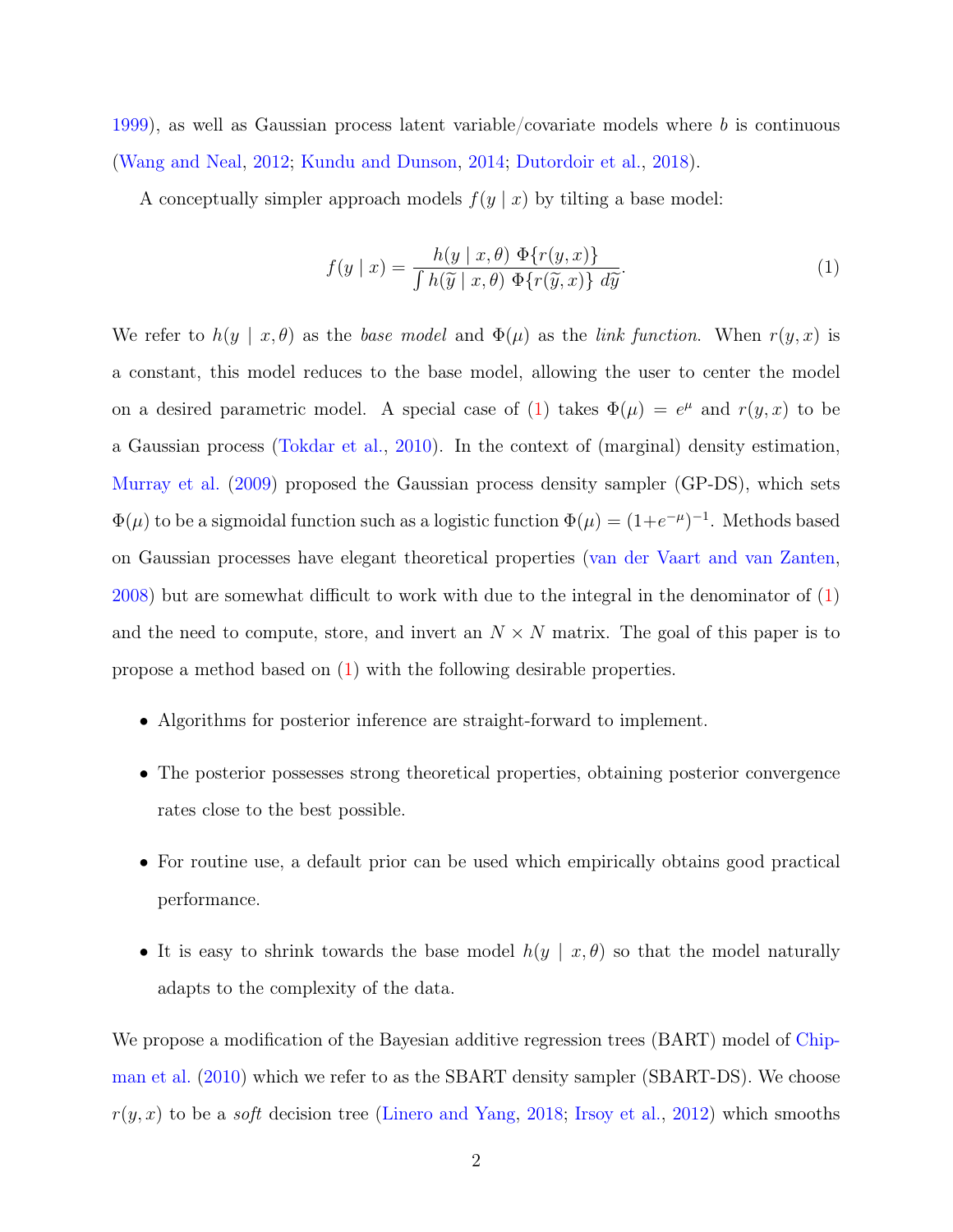in a targeted fashion on the the response variable y [\(Starling et al.,](#page-32-4) [2018\)](#page-32-4). A benefit of the BART framework is that we are able to develop default priors based on well-known heuristics and show that these default priors perform well in practice.

To construct inference algorithms, we restrict the choice of  $\Phi(\mu)$  to the logit, probit, or  $t_{\nu}$ -link functions. Our proposal is similar to the GP-DS, but is adapted to conditional distribution estimation. We construct an efficient MCMC algorithm to sample from the posterior distribution by combining a data augmentation scheme of [Rao et al.](#page-32-5) [\(2016\)](#page-32-5) with an additional layer of data augmentation. After performing this data augmentation, we can update the parameters of the model using the same Bayesian backfitting algorithm as [Chipman et al.](#page-30-3) [\(2010\)](#page-30-3). Given that one has the ability to perform Bayesian backfitting, the algorithms we construct are simple to implement.

We present theoretical results which show that suitably-specified SBART-DS priors attain convergence rates which are close to the best possible. Simplifying slightly, we show that in the high-dimensional sparse setting, where only  $D-1 \ll P$  of the P predictors are relevant, SBART-DS can obtain the oracle rate of convergence  $\epsilon_n = n^{-2\alpha/(2\alpha+D)}$  up-to a logarithmic term where  $\alpha$  is related to the smoothness level of the true conditional density. In a simulation study we show that these theoretical results are suggestive of what occurs in practice, as SBART-DS is capable of filtering out irrelevant predictors.

In Section [2](#page-3-0) we review BART/SBART and describe a naive version of SBART-DS; we then describe our approach for targeted smoothing which centers the prior on  $r(\cdot, x)$  on a desired Gaussian process. In Section [3](#page-9-0) we provide data augmentation algorithms for fitting [\(1\)](#page-1-0) when the link function  $\Phi(\mu)$  is the probit, logit, or Student's  $t_{\nu}$  link. In Section [4](#page-12-0) we present our theoretical results. In Section [5](#page-18-0) we conduct a simulation study which shows that SBART-DS outperforms a method based on Dirichlet process mixtures when the number of predictors is moderate. We then apply SBART-DS to data from the Medical Expenditure Panel Survey (MEPS) to study the relationship between educational attainment and body mass index in adult women. We conclude in Section [6](#page-23-0) with a discussion.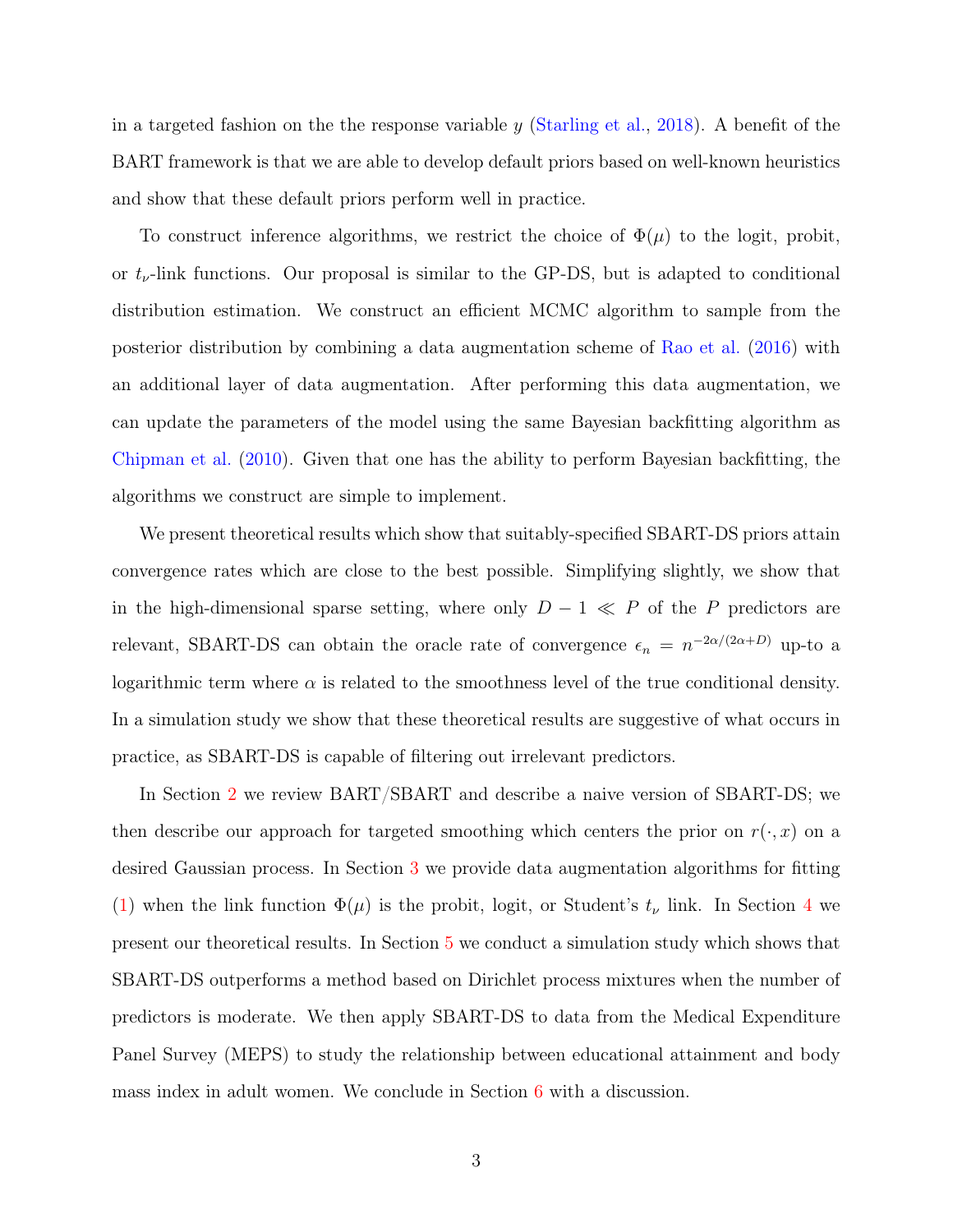

<span id="page-3-1"></span>Figure 1: Schematic which shows how a decision tree induces a regression function. Associated to the decision tree on the left is a partition of  $[0,1]^2$  with the function  $g(x;\mathcal{T},\mathcal{M})$ returning  $\mu_1, \mu_2$ , or  $\mu_3$ .

### <span id="page-3-0"></span>2 Model Description

#### 2.1 Review of Bayesian Additive Regression Trees

The Bayesian additive regression trees (BART) framework models a function  $r(x)$  as a sum of regression trees  $r(x) = \sum_{m=1}^{M} g(x; \mathcal{T}_m, \mathcal{M}_m)$  where  $\mathcal{T}_m$  denotes the topology and splitting rules of a binary decision tree and  $\mathcal{M}_m = {\mu_{m1}, \dots, \mu_{mL_m}}$  gives a prediction for each of the  $L_m$  terminal (leaf) nodes of  $\mathcal{T}_m$ . Figure [1](#page-3-1) gives a schematic which shows how predictions are obtained from a given (single) tree. [Chipman et al.](#page-30-3) [\(2010\)](#page-30-3) specify a prior  $\pi_{\mathcal{T}}$  for the tree topologies and a prior  $\pi_M$  on the  $\mu_{m\ell}$ 's given  $\mathcal{T}_m$ . We write  $r \sim \text{BART}(\pi_{\mathcal{T}}, \pi_{\mathcal{M}})$  to denote that r has the associated BART prior. Typically, we set  $\mu_{m\ell} \stackrel{\text{iid}}{\sim} \text{Normal}(0, \sigma^2_{\mu}/M)$  so that  $Var{r(x)} = \sigma_{\mu}^{2}$  regardless of the number of trees used in the model.

A problem with methods based on decision trees is that realizations of  $r \sim \text{BART}(\pi_{\mathcal{T}}, \pi_{\mathcal{M}})$ will not be continuous in  $x$ . This is particularly problematic for density estimation, as we generally prefer estimates of the density to be continuous. A smooth variant of BART called soft BART (SBART) was introduced by [Linero and Yang](#page-31-3) [\(2018\)](#page-31-3). This takes the tree  $\mathcal{T}_m$ to be a *smooth* decision tree, where observations are assigned a weight  $\varphi_{m\ell}(x)$  to leaf node  $\ell$  of tree m. As a point of comparison, non-soft decision trees use the weights  $\varphi_{m\ell}(x) =$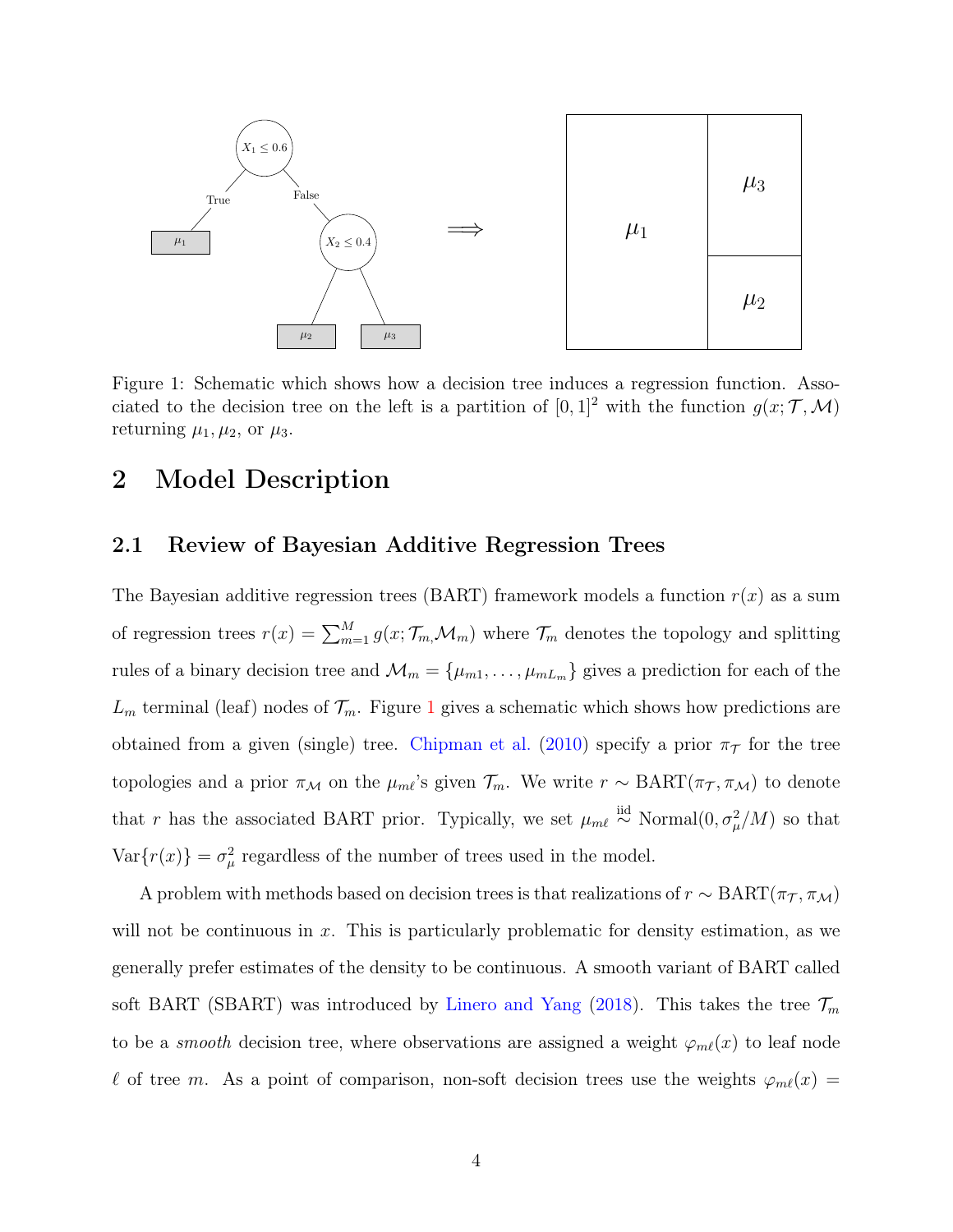$\prod_{b\in\mathcal{A}_{m\ell}} I(x_{j_b} \leq C_b)^{1-R_b} I(x_{j_b} > C_b)^{R_b}$ , where  $\mathcal{A}_{m\ell}$  denotes the collection of branches which are ancestors of leaf  $\ell$  of tree m,  $j_b$  denotes the coordinate along which b splits,  $C_b$  denotes the cutpoint of branch  $b$ , and  $R_b$  is the indicator that the path from the root to the leaf goes right at b. A soft decision tree instead takes

$$
\varphi_{m\ell}(x) = \prod_{b \in \mathcal{A}_{m\ell}} \psi(x; C_b, \tau_b)^{1-R_b} \{1 - \psi(x; C_b, \tau_b)\}^{R_b},
$$

where  $\psi(x; c, \tau)$  is the cumulative distribution function of a location-scale family with location c and scale  $\tau$ . If  $\psi(x) = I(x \le 0)$  (or, equivalently, as  $\tau \to 0$ ) we get a standard decision tree. If we instead take  $\psi(x)$  to be a smooth function then  $r(y, x)$  will also be smooth. The parameter  $\tau$  is analogous to a bandwidth parameter, with larger values of  $\tau$  giving smoother functions. Like [Linero and Yang](#page-31-3) [\(2018\)](#page-31-3) we will take  $\psi(x) = (1 + e^{-x})^{-1}$  and use tree-specific bandwidths  $\tau_m$ . We write  $r \sim \text{SBART}(\pi_T, \pi_M)$  to denote that r has an SBART prior, where  $\pi_{\mathcal{T}}$  is now a prior over the *soft* trees  $\mathcal{T}_m$ .

For completeness, we describe the prior over the tree structures we will use. We assume that each coordinate  $x_j$  of the predictors has been scaled to lie in [0, 1]. This can be done, for example, by applying the empirical quantile transform to a subset of the observed values for each predictor and then interpolating the remaining values. A tree  $\mathcal{T}_m$  is sampled in the following steps.

- 1. Initialize  $\mathcal{T}_m$  with an single node of depth  $D_m = 0$ .
- 2. For all nodes of depth  $D_m$ , make that node a branch node, with a left and right child of depth  $D_m + 1$ , with probability  $\alpha(1 + D_m)^{-\beta}$ ; otherwise, make the node a leaf node.
- 3. For all branch nodes b of depth  $D_m$ , sample the splitting coordinate  $j_b \sim$  Categorical(s) and a splitting point  $C_b \sim \text{Uniform}(L_{j_b}, U_{j_b})$  where  $\prod_{j=1}^P [L_j, U_j]$  denotes the hyperrectangle of x-values which lead to node b.
- 4. If all nodes of depth  $D_m$  are leaf nodes, terminate; otherwise, set  $D_m \leftarrow D_m + 1$  and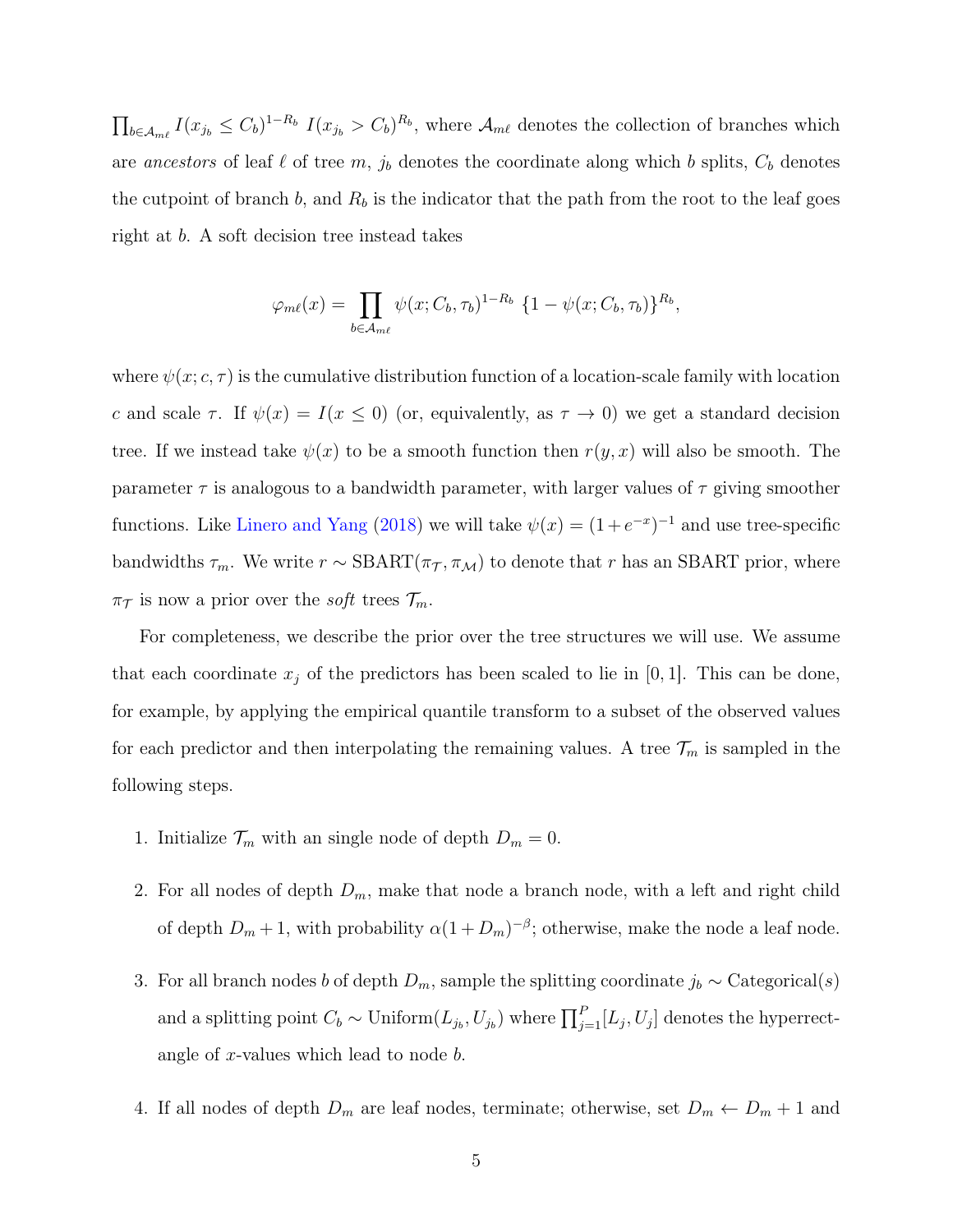return to Step 2.

The distribution of the splitting coordinate  $j_b \sim$  Categorical(s) determines how relevant a-priori we expect predictor to be; for example, if  $s_1 = 0.99$  we expect most splitting rules to use  $x_1$ , whereas if  $s_1 = 10^{-10}$  we expect none of the splitting rules to use  $x_1$ . [Linero](#page-31-4) [\(2018\)](#page-31-4) took advantage of this fact to perform automatic relevant determination [\(Neal,](#page-31-5) [1995\)](#page-31-5) for BART models by using a sparsity-inducing Dirichlet prior  $s \sim$  Dirichlet $(a/P, \ldots, a/P)$ for some  $a \ll P$ . We also use this prior for the splitting proportion, which will allow us to perform automatic relevance determination in the density regression setting. This prior is crucial for proving that the posterior adapts to the presence of irrelevant predictors.

#### 2.2 The Soft BART Density Sampler

Our modeling strategy is based on the representation [\(1\)](#page-1-0)  $f(y | x) \propto h(y | x, \theta) \Phi\{r(y, x)\}\$ where  $\Phi(\mu)$  is a continuous, non-negative, monotonically increasing *link* function. Taking  $r(y, x) = \Phi^{-1}{f(y | x)}/h(y | x, \theta)$  we see that [\(1\)](#page-1-0) is valid whenever  $h(y | x, \theta)$  and  $f(y | x)$ have the same support for all  $x$ .

A naive approach is to set  $r(y, x) \sim \text{BART}(\pi_{\tau}, \pi_{\mathcal{M}})$ . This specification has two problems. First,  $r(y, x)$  will not be smooth in y so that draws from the prior and posterior of  $f(y | x)$ will also not be smooth. The smoothness problem can be addressed by setting  $r(y, x) \sim$ SBART( $\pi_{\tau}$ ,  $\pi_{\mathcal{M}}$ ) instead. It is this model that we study the theoretical properties of in Section [4.](#page-12-0)

Setting  $r(y, x) \sim \text{SBART}(\pi_T, \pi_M)$  is still naive because of the way in which BART shrinks  $r(y, x)$  towards additive models such that  $r(y, x) = \sum_{v=1}^{V} r_v(y, x)$  where each  $r_v(y, x)$ depends on a small subset of the coordinates of  $(y, x)$  [\(Linero and Yang,](#page-31-3) [2018;](#page-31-3) [Rockova and](#page-32-6) [van der Pas,](#page-32-6) [2017\)](#page-32-6). In the regression setting, we often expect that an underlying regression function will have exactly this form; in the case of sparse additive models [\(Ravikumar et al.,](#page-32-7) [2007\)](#page-32-7) for example, each  $r_v(y, x)$  would depend on exactly one coordinate. This type of shrinkage-towards-additivity is not appropriate for conditional density estimation due to the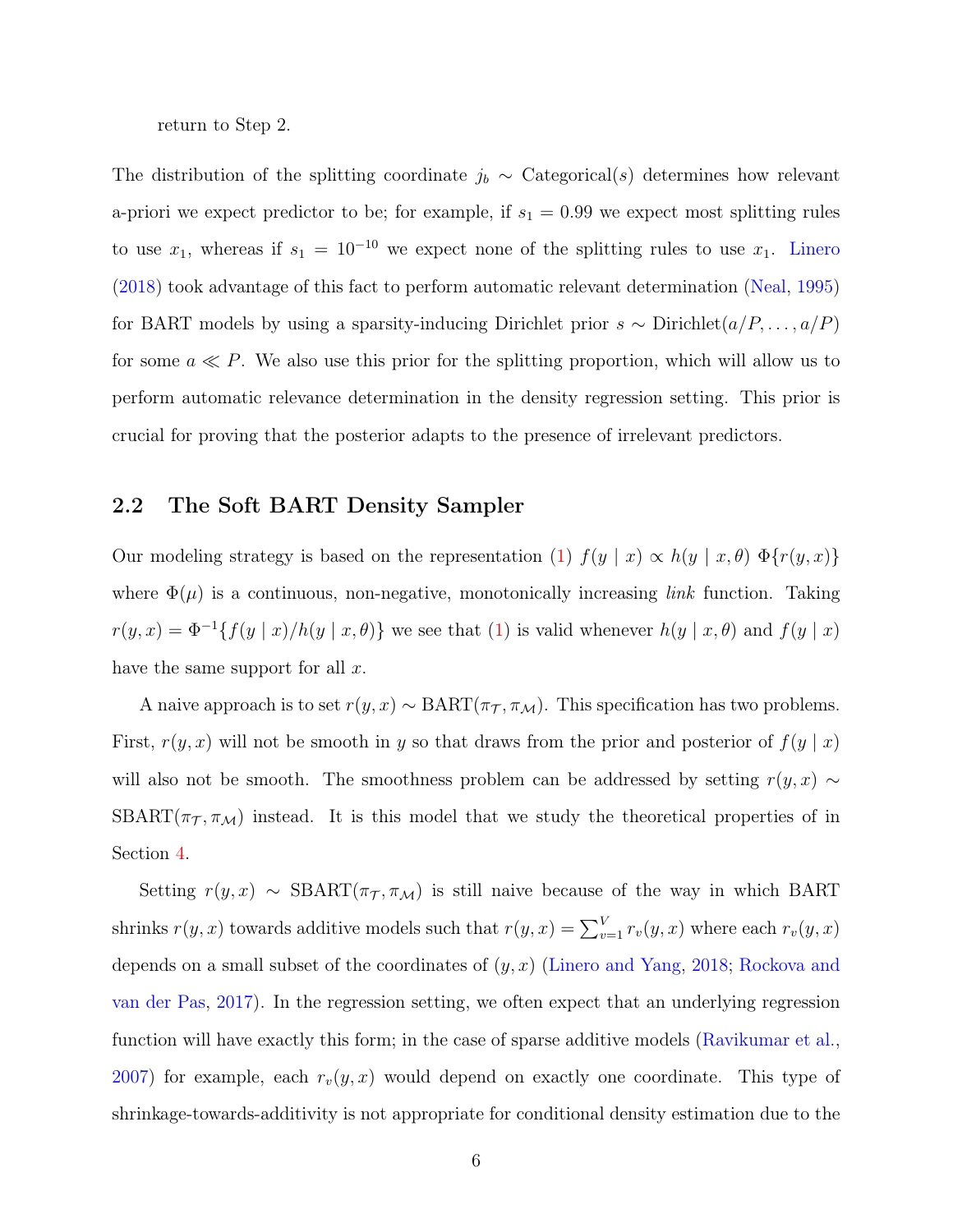distinguished nature of the response  $y$ ; we instead want the predictors to *interact* with  $y$ .

To see why we want to force interactions with  $y$ , consider the strictly additive function  $r(y,x) = r_Y(y) + \sum_{p=1}^P r_p(x_p)$ . If we take  $\Phi(\mu) = e^{\mu}$ , a massive cancellation occurs in [\(1\)](#page-1-0) and the model reduces to  $f(y | x) = h(y | x, \theta) \Phi\{r_Y(y)\} / \int h(\tilde{y} | x, \theta) \Phi\{r_Y(\tilde{y})\} d\tilde{y}$ , effectively eliminating the predictors from the model. More generally, any trees which do not split on  $Y_i$  will have no effect on  $f(y | x)$ . While exact cancellation is unique to the exponential link, it occurs in an approximate form for the logistic link as well. At the other extreme, SBART-DS uses a prior which favors utilizing a small number of coordinates. If y is eliminated, massive cancellation occurs irrespective of the link function, and gives  $f(y | x) = h(y | x, \theta)$ . Combined with a Dirichlet prior for s, this approach encodes prior information that  $f(y | x)$ is exactly equal to  $h(y | x, \theta)$  with high probability.

#### 2.3 Targeted Smoothing via Random Basis Function Expansions

We use the "targeted smoothing" approach of [Starling et al.](#page-32-4) [\(2018\)](#page-32-4) to overcome the problems of the naive SBART-DS prior. They set  $r(y, x) = \gamma + \sum_{m=1}^{M} g(y; x, \mathcal{T}_m, \mathcal{M}_m)$  where each leaf node is associated with a Gaussian process; that is, for fixed x, we have  $g(y; x; \mathcal{T}_m, \mathcal{M}_m) \sim$  $GP\{0, \Sigma(\cdot, \cdot)\}\$  where  $GP\{0, \Sigma(\cdot, \cdot)\}\$  denotes a mean-0 Gaussian process with covariance function  $\Sigma(y, y')$ .

[Starling et al.](#page-32-4) [\(2018\)](#page-32-4) consider the case where the number of unique values  $y$  takes,  $N_y$ , is small. When  $N_y$  is large this is no longer practical due to the need to store and invert an  $N_y \times N_y$  matrix for all m trees. For SBART-DS we cannot guarantee that this is the case. Instead, we set  $r(y, x) = \gamma + \sum_{m=1}^{M} \mathcal{B}_m(y) g(x; \mathcal{T}_m, \mathcal{M}_m)$  where each  $\mathcal{B}_m$  is a random basis function.

To construct our approximation, consider the case where  $\mathcal{T}_m$  us a non-soft decision tree. For fixed x we can write  $r(y, x) = \gamma + M^{-1/2} \sum_{m=1}^{M} \mu_m \mathcal{B}_m(y)$  where the  $\mu_m$ 's are iid Normal $(0, \sigma_\mu^2)$  random variables. Under mild regularity conditions on the distribution of the  $\mathcal{B}_m$ 's, as  $M \to \infty$  a functional central limit theorem will hold and this will converge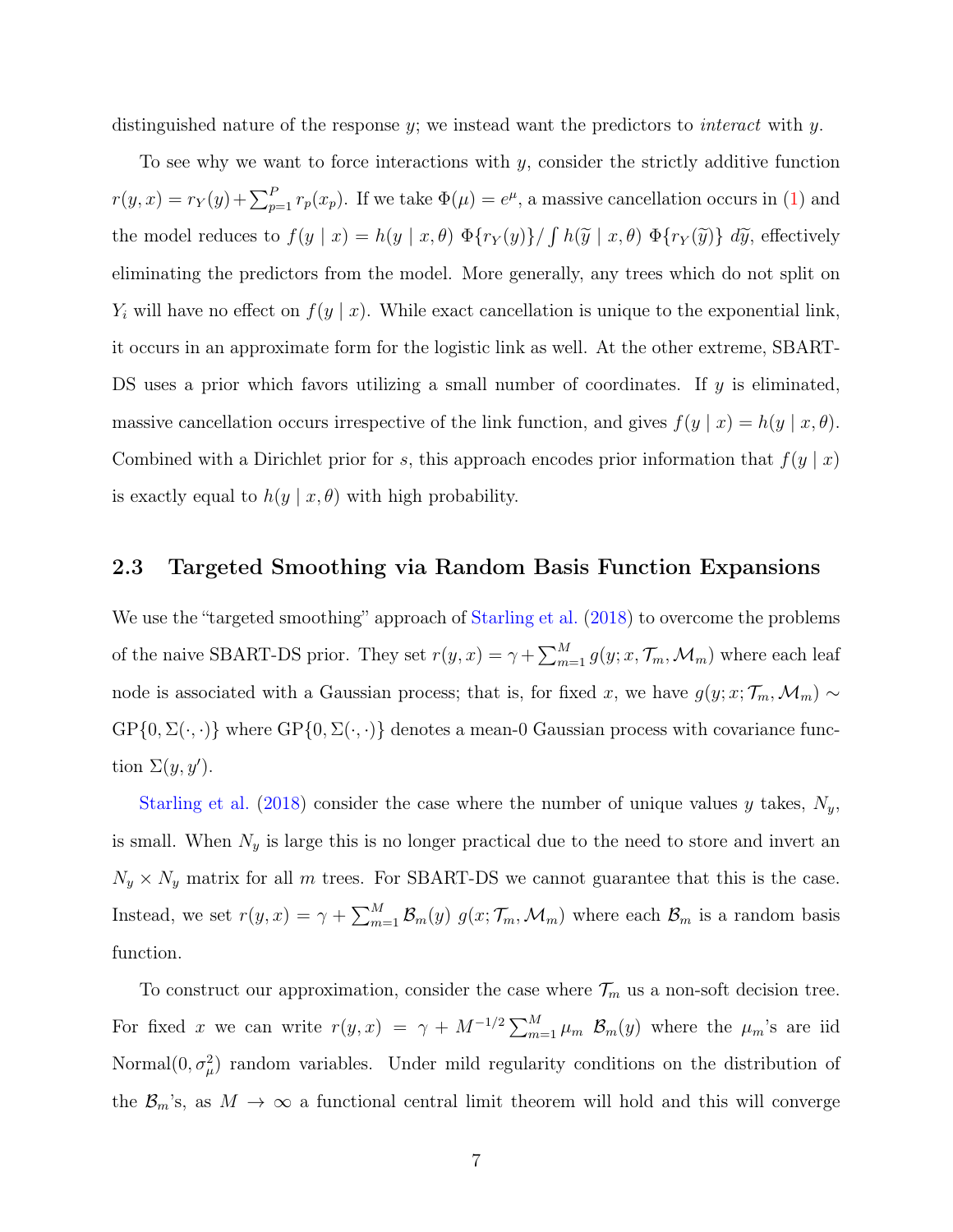weakly to a Gaussian process with mean  $\gamma$  and covariance function

<span id="page-7-0"></span>
$$
\Sigma(y, y') = \sigma_{\mu}^{2} \mathbb{E} \{ \mathcal{B}_{1}(y) \; \mathcal{B}_{1}(y') \}.
$$
 (2)

This is the same as the distribution of  $r(\cdot, x)$  used by [Starling et al.](#page-32-4) [\(2018\)](#page-32-4). Rather than directly choose the basis functions  $\mathcal{B}_m$ , we specify  $\Sigma(y, y')$  and derive a distribution for  $\mathcal{B}_m$ which matches [\(2\)](#page-7-0). We make use of the following proposition, which follows from Bochner's Theorem, and is stated for completeness.

<span id="page-7-1"></span>**Proposition 1.** Let  $\Sigma(y, y') = \sigma_{\mu}^2 \delta(y - y')$  be a shift-invariant kernel with  $\delta(0) = 1$ . Then there exists a distribution  $P(d\omega)$  such that  $\Sigma(y, y') = \sigma_\mu^2 \mathbb{E}\{2\cos(\omega y + b)\cos(\omega y' + b)\}\$  where  $\omega \sim P(d\omega)$  and  $b \sim$  Uniform $(0, 2\pi)$ . Moreover,  $\delta(\cdot)$  is the characteristic function of  $P(d\omega)$ , *i.e.*,  $\delta(t) = \int \exp\{i\omega t\} P(d\omega)$ .

The approach of using random Fourier features in this fashion was introduced by [Rahimi](#page-31-6) [and Recht](#page-31-6) [\(2008\)](#page-31-6). It follows from Proposition [1](#page-7-1) that we can take  $\mathcal{B}_m(y) = \sqrt{2} \cos(\omega_m y + b_m)$ where  $\omega_m \stackrel{\text{iid}}{\sim} P(d\omega)$  and  $b_m \stackrel{\text{iid}}{\sim}$  Uniform $(0, 2\pi)$ . We list some possible choices below.

- $\omega_m \sim \text{Normal}(0, \rho^{-2})$  corresponds to the squared exponential covariance  $\Sigma(y, y') =$  $\sigma_{\mu}^{2} \exp\{-(y-y')^{2}/(2\rho^{2})\}.$
- Setting  $\omega_m \sim t_\nu$  with location 0 and scale  $\rho^{-1}$  gives the Matern kernel

$$
\Sigma(y, y') = \sigma_{\mu}^2 \frac{1}{2^{\nu/2 - 1} \Gamma(\nu/2)} \left( \frac{\sqrt{\nu} |y - y'|}{\rho} \right)^{\nu/2} K_{\nu/2} \left( \frac{\sqrt{\nu} |y - y'|}{\rho} \right)
$$

where  $K_{\nu}(\cdot)$  is a modified Bessel function of the second kind. The exponential kernel  $\Sigma(y, y') = \sigma_{\mu}^2 \exp\{-|y - y'|/\rho\}$  is a special case  $(v = 1)$ .

• In general,  $P(d\omega) = p(\omega) d\omega$  can be obtained from the inversion formula  $p(\omega) =$ 1  $\frac{1}{2\pi} \int e^{-it\omega} \delta(t) dt$ . For example, inverting a Cauchy kernel  $\delta(t) = \{1 + t^2/\rho^2\}^{-1}$  shows that we can get a Cauchy kernel by sampling from the Laplace distribution  $p(\omega)$  = ρ  $\frac{\rho}{2}e^{-\rho|\omega|}.$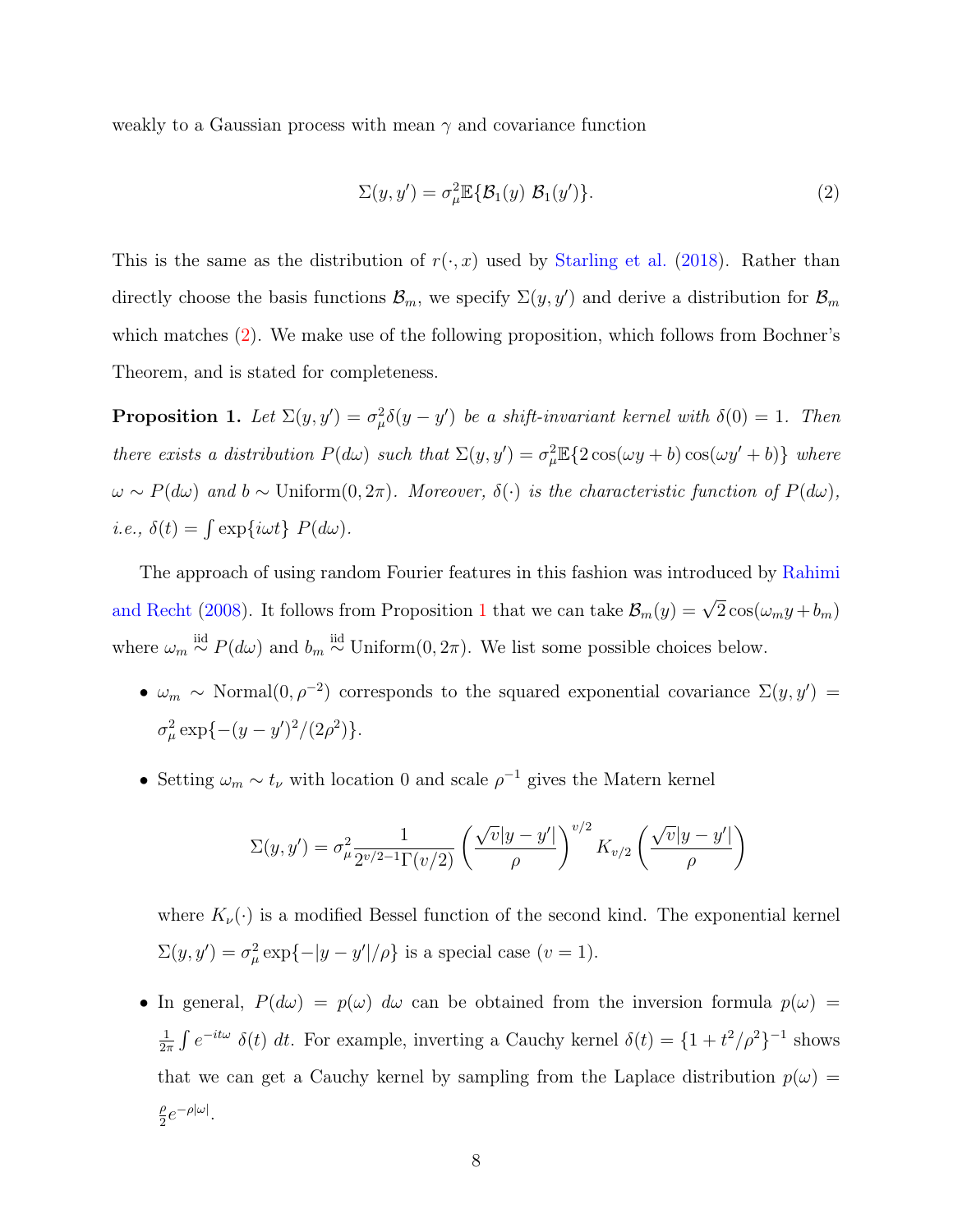#### 2.4 Shrinking Towards the Base Model

A desirable feature of mixture models is the ability to center the prior on a parametric submodel. Consider the infinite mixture  $\sum_{k=1}^{\infty} \pi_k(x) h(y | x, \theta_k)$ . If we choose the prior so that  $\pi_1(x) \approx 1$  with high probability, then we are encoding prior knowledge that  $h(y | x, \theta)$ is itself highly likely to give an adequate representation of the data. For models based on Dirichlet process mixtures  $f(x, y) = \int h(x, y | \theta) F(d\theta)$  with  $F \sim$  Dirichlet $(\alpha, F_0)$ , for example, this can be accomplished by choosing a prior which shrinks  $\alpha$  heavily towards 0. We can accomplish a similar goal with SBART-DS. Note that if  $\Phi\{r(y,x)\}\$ is a constant then it can be canceled in [\(1\)](#page-1-0) so that  $f(y | x)$  reverts to  $h(y | x, \theta)$ . One approach is to use a prior which encourages  $\sigma_{\mu}^2$  to be close to 0, so that  $\Phi\{r(y,x)\}\approx \Phi(\gamma)$ , which is constant. A second approach is to use a prior which encourages  $\gamma$  to be large and positive, so that  $\Phi\{r(y,x)\}\approx 1.$ 

To quantify these observations, let  $\Delta_x = \sup_y |\sum_{m=1}^M \mathcal{B}_m(y) g(x; \mathcal{T}_m, \mathcal{M}_m)/\sigma_\mu|$ , let  $\Phi(\mu)$ satisfy Condition L in Section [4,](#page-12-0) and let  $H(f, g)$  and  $K(f, g)$  denote the Hellinger distance and Kullback-Leibler divergence respectively. Note that the distribution of  $\Delta_x$  is free of  $\sigma_\mu$ . An application of Lemma [1](#page-17-0) shows that  $H(f,g) = O_p(\sigma_\mu)$  and  $K(f,g) = O_p(\sigma_\mu^2)$ . It can further be shown that  $K\{h(y | x, \theta), f(y | x)\}\leq -\log \Phi(\gamma - \sigma_\mu \Delta_x)$ , so that choosing a prior which makes  $\gamma - \sigma_\mu \Delta_x$  large will also make the Kullback-Leibler divergence small; this can be accomplished by centering  $\gamma$  far away from 0. More quantitative results might be obtained from concentration inequalities for  $\Delta_x$ , but we do not pursue this here.

#### 2.5 Default Prior Specification

In our illustrations we use the following default prior specification. Following [Chipman et al.](#page-30-3) [\(2010\)](#page-30-3), we fix the parameters  $\alpha = 0.95$  and  $\beta = 2$  in the prior for  $\pi_{\tau}$  and set  $\mu_{m\ell} \sim$ Normal $(0, \sigma_\mu^2/M)$ . We fix  $M = 50$ ; in general, we recommend trying multiple values of M. We set  $\sigma_{\mu} \sim \text{Half-Cauchy}(0, 1.5)$  to learn an appropriate value of  $\sigma_{\mu}$  from the data. By having mass near  $\sigma_{\mu} = 0$ , this also allows us to revert to the base model  $h(y | x, \theta)$ . To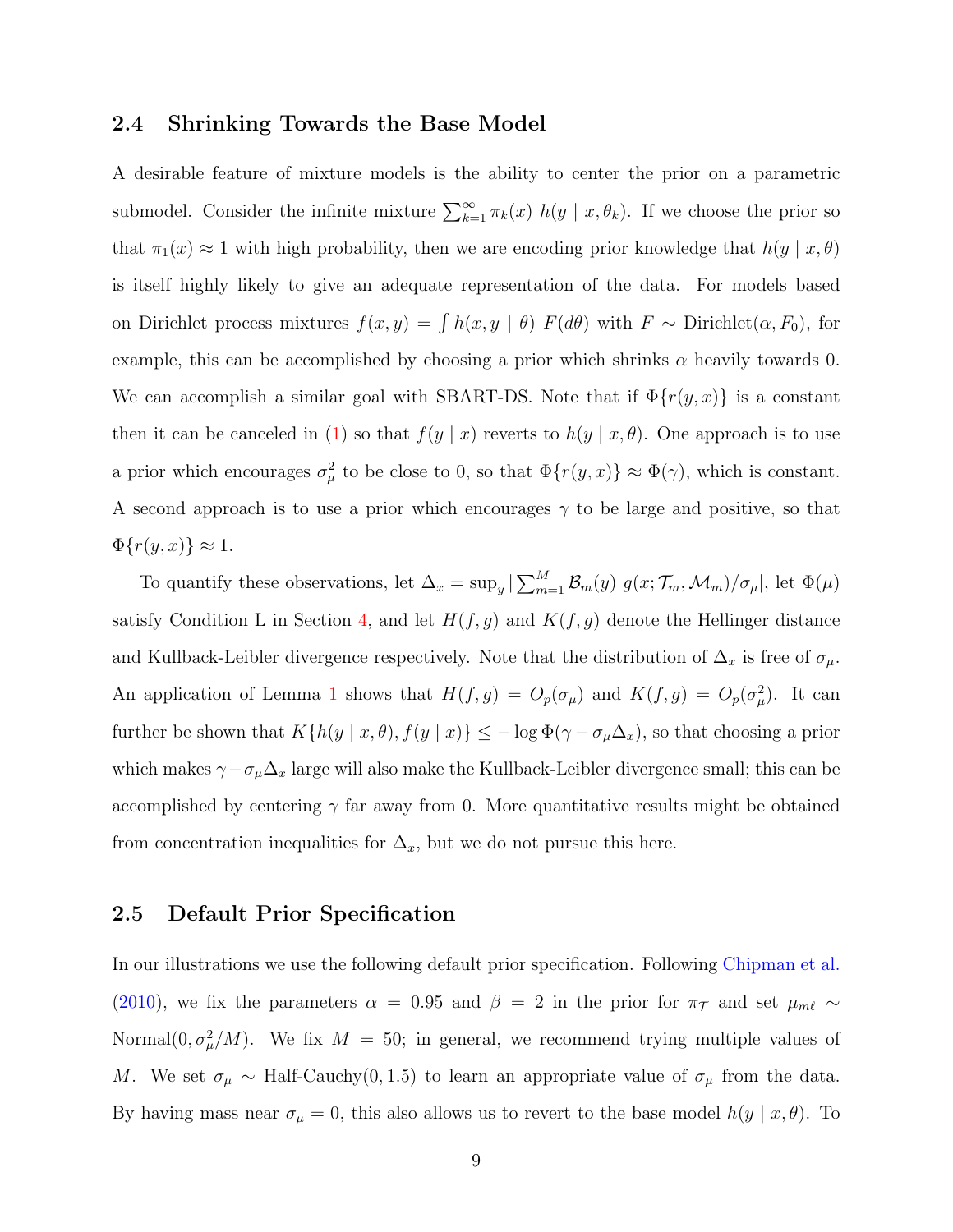induce further shrinkage to the base model, we set  $\gamma \sim \text{Normal}(1, 1)$ . This has the additional benefit of making the prior prefer models for which  $\Phi\{r(y,x)\}\$ is close to 1, which reduces the number of latent variables we need to introduce when fitting the model by MCMC (see Section [3\)](#page-9-0). We use tree-specific bandwidths  $\tau_m$  which are exponentially distributed with mean 0.1. To perform variable selection we specify  $s \sim$  Dirichlet $(a/P, \ldots, a/P)$  and use a hyperprior  $a/(a + P) \sim \text{Beta}(0.5, 1)$ .

For targeted smoothing, we approximate the squared exponential kernel by setting  $\omega_m \sim$ Normal $(0, \rho^{-2})$ . We set  $\rho^2 \sim \text{Gam}(\alpha_{\rho}, \beta_{\rho})$  to allow the length scale to be learned from the data. As a default, we set  $\alpha_{\rho} = 1$  and  $\beta_{\rho} = \pi^2/4$  after scaling the  $Y_i$ 's to have unit variance. This choice is based on the expected number of times a Gaussian process with length-scale  $\rho$  is expected to cross 0 on the interval  $(-1, 1)$ : the expected number of crossings is  $2/(\pi \rho)$ so that if  $\rho^2 = 4/\pi^2$  the expected number of crossings is 1. Smaller values of  $\rho^2$  correspond to more wiggly functions. Because our prior has positive density at 0, setting  $\alpha_{\rho} = 1$  allows for the possibility that the function is very wiggly while defaulting to the prior belief that it is not.

We choose the base model to be a Gaussian linear model with  $h(y | x, \theta) = \varphi(y |$  $\alpha_{\theta}$  +  $x^{\top}\beta_{\theta}, \sigma_{\theta}$  where  $\varphi(y \mid \mu, \sigma)$  is the density of a Gaussian random variable with mean  $\mu$ and variance  $\sigma^2$ . In our examples we set  $\pi(\alpha_\theta, \beta_\theta, \sigma_\theta) \propto \sigma_\theta^{-1}$  $_{\theta}^{-1}$ . We can also shrink towards a semiparametric Gaussian model by setting  $h(y | x, \theta) = \varphi\{y | r_{\theta}(x), \sigma_{\theta}\}\$  where  $r_{\theta}(x) \sim$  $\text{SBART}(\pi^{\theta}_{\mathcal{T}}, \pi^{\theta}_{\mathcal{M}})$  and the default prior of [Linero and Yang](#page-31-3) [\(2018\)](#page-31-3) is specified for  $(\pi^{\theta}_{\mathcal{T}}, \pi^{\theta}_{\mathcal{M}})$ .

### <span id="page-9-0"></span>3 Posterior Computation

#### <span id="page-9-1"></span>3.1 Rejection Sampling Data Augmentation

We use a two-layer data augmentation scheme which removes both the intractable integral in the denominator of [\(1\)](#page-1-0) and the link function  $\Phi(\mu)$  from the likelihood. Our approach is based on the following method for sampling from  $f(y | x)$ .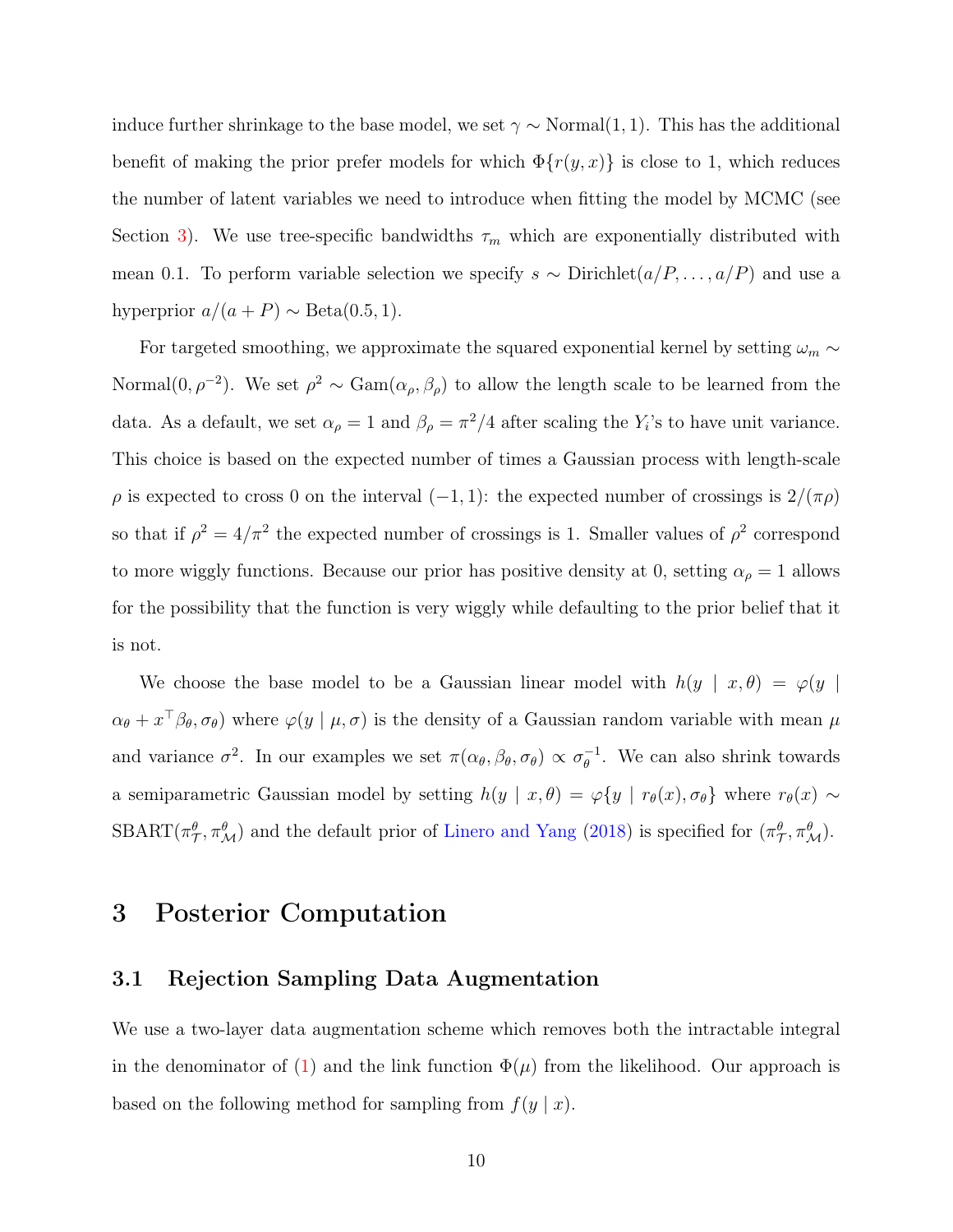<span id="page-10-0"></span>**Proposition 2.** Suppose that we sample  $Y_1, Y_2, Y_3, \ldots \stackrel{\text{iid}}{\sim} h(y \mid x, \theta)$  and sample  $A_j \stackrel{\text{indep}}{\sim}$  $\sim$ Bernoulli $[\Phi\{r(Y_j,x)\}]$ . Let Z denote the  $Y_j$  associated with the smallest index  $J+1$  for which  $A_{J+1} = 1$ . Then conditional on  $\{J, A_j : 1 \le j \le J+1\}$ , Z is a draw from  $f(y \mid x) \propto$  $h(y | x, \theta) \Phi\{r(y, x)\}\$ and  $Y_1, \ldots, Y_J$  are draws from  $\bar{f}(y | x) \propto h(y | x, \theta) [1 - \Phi\{r(y, x)\}]$ .

We make use of Proposition [2](#page-10-0) by augmenting the latent index  $J$  and the sequence of rejected points. Associated to each observation  $Y_i = Y_{i0}$  we sample  $Y_{ij} \sim h(y \mid X_i, \theta)$  and  $A_{ij} \sim \text{Bernoulli}[\Phi(r(Y_{ij}, X_i)]$  until we reach the first iteration  $J_i + 1$  such that  $A_{i(J_i+1)} = 1$ . We then work with the augmented state  $\{Y_{ij} : 1 \le i \le N, 0 \le j \le J_i\}$ , which has likelihood

<span id="page-10-1"></span>
$$
\prod_{i=1}^{N} \prod_{j=0}^{J_i} h(Y_{ij} \mid X_i, \theta) \times \prod_{i=1}^{N} \left( \Phi\{r(Y_{i0}, X_i)\} \prod_{j=1}^{J_i} [1 - \Phi\{r(Y_{ij}, X_i)\}] \right).
$$
 (3)

For more details on the derivation of this expression, see [Rao et al.](#page-32-5) [\(2016\)](#page-32-5), who consider the GP-DS model. At this stage [Rao et al.](#page-32-5) [\(2016\)](#page-32-5) propose the use of Hamiltonian Monte Carlo to sample from the posterior distribution. This is not an option for us, as the  $\mathcal{T}_m$ 's are discrete parameters.

### 3.2 Bayesian Backfitting for Probit, Logit, and Student's  $t_{\nu}$  Links

We now apply data augmentation strategy of [Albert and Chib](#page-29-0) [\(1993\)](#page-29-0). Suppose that  $\Phi(\mu)$  is cdf of either the probit, logit, or Student's  $t_{\nu}$  link. We can then associate to each  $A_{ij}$  from Section [3.1](#page-9-1) a random variable

$$
Z_{ij} = r(Y_{ij}, X_i) + \epsilon_{ij}, \qquad \epsilon_{ij} \sim \text{Normal}(0, \lambda_{ij}^{-1}), \qquad \lambda_{ij} \sim g(\lambda).
$$

Setting  $A_{ij} = I(Z_{ij} \ge 0)$  recovers the Bernoulli $[\Phi\{r(Y_{ij}, X_i)\}]$  model. This model captures the three links we consider:

- For the probit link,  $\lambda_{ij}^{-1}$  has a point-mass distribution at 1.
- When  $\Phi(\mu) = T_{\nu}(\mu)$  is the Student's t link with  $\nu$  degrees of freedom,  $\lambda_{ij} \sim \text{Gam}(\nu/2, \nu/2)$ .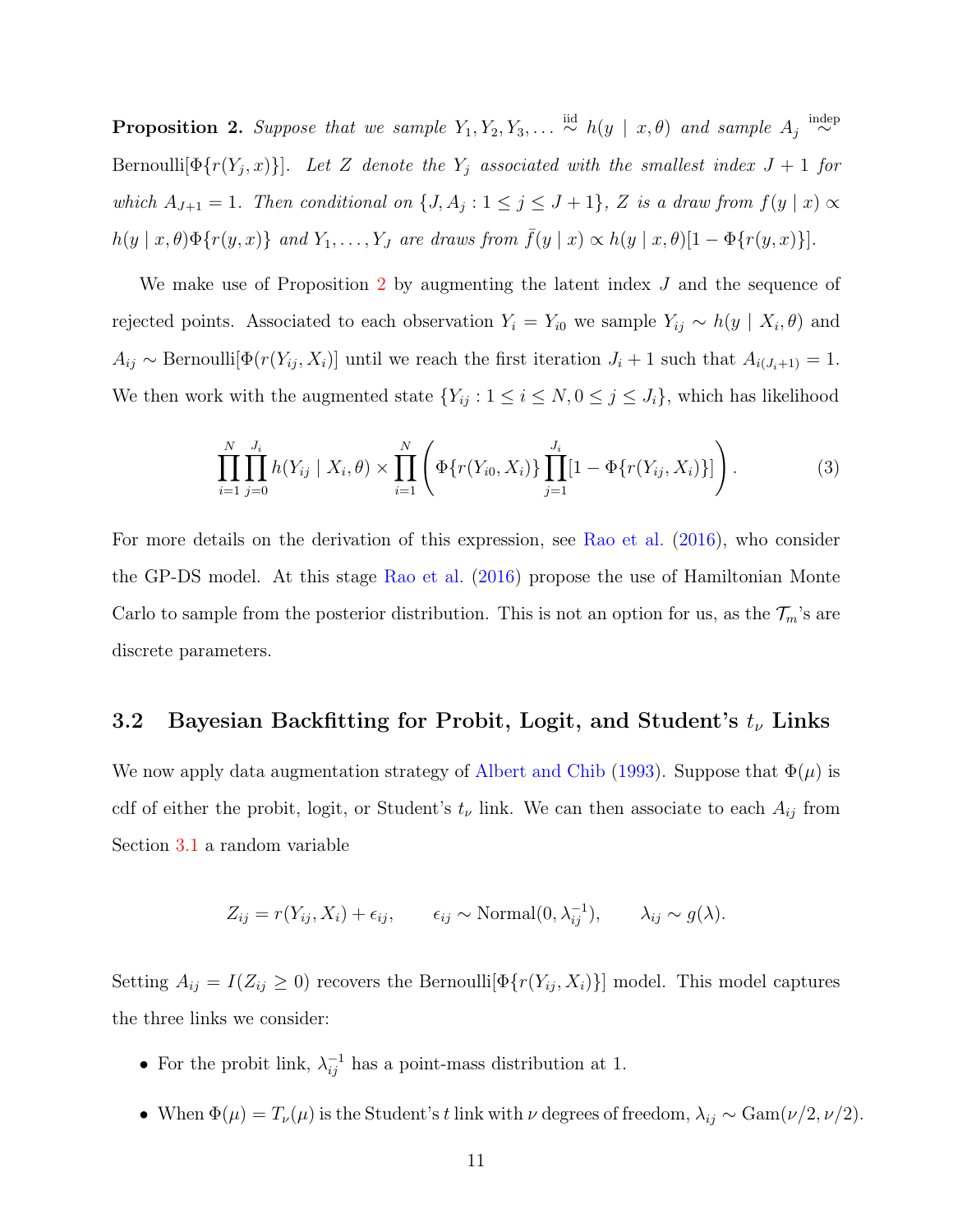• When  $\Phi(\mu) = (1 + e^{-\mu})^{-1}$  is the logistic link,  $\lambda_{ij}^{-1/2}/2$  has a Kolmogorov-Smirnov distribution [\(Holmes and Held,](#page-30-5) [2006\)](#page-30-5).

Compared to [\(3\)](#page-10-1), introducing the latent variables  $(Z_{ij}, \lambda_{ij})$  leads to a more tractable likelihood:

<span id="page-11-0"></span>
$$
\prod_{i=1}^{N} \prod_{j=0}^{J_i} h(Y_{ij} | X_i, \theta) \times \text{Normal}\{Z_{ij} | r(Y_{ij}, X_i), \lambda_{ij}^{-1}\} \times g(\lambda_{ij}).
$$
\n(4)

After reaching expression [\(4\)](#page-11-0) we can apply a Bayesian backfitting algorithm to update  $r(y, x)$ . While the Bayesian backfitting algorithm originally proposed by [Chipman et al.](#page-30-3) [\(2010\)](#page-30-3) does not account for heteroskedasticity in the  $Z_{ij}$ 's, several recent works have shown how to accommodate this [\(Bleich and Kapelner,](#page-29-1) [2014;](#page-29-1) [Pratola et al.,](#page-31-7) [2017;](#page-31-7) [Linero et al.,](#page-31-8) [2018\)](#page-31-8). Consider the prior  $\gamma \sim \text{Normal}(\mu_{\gamma}, \lambda_{\gamma}^{-1})$  and let  $R_{ij} = Z_{ij} - \gamma - \sum_{m \neq k} \mathcal{B}_m(Y_{ij}) g(X_i; \mathcal{T}_m, \mathcal{M}_m)$ . When updating  $\mathcal{T}_k$  it suffices to consider the backfit model

<span id="page-11-1"></span>
$$
R_{ij} = \mathcal{B}_k(Y_{ij}) g(X_i; \mathcal{T}_k, \mathcal{M}_k) + \epsilon_{ij}, \qquad \epsilon_{ij} \sim \text{Normal}(0, \lambda_{ij}^{-1}), \tag{5}
$$

where recall that  $\varphi_{k\ell}(X_i)$  is the weight associated to leaf  $\ell$  of tree k at  $X_i$ . Let  $\varphi_k(X_i)$  be a vector with  $\ell^{\text{th}}$  entry  $\varphi_{k\ell}(X_i)$ . Then we can rewrite [\(5\)](#page-11-1) as  $R_{ij} = \mathcal{B}_k(Y_{ij}) \varphi_k(X_i)^\top \mu_k +$  $\epsilon_{ij}$  or, in multivariate form,  $\mathbf{R} \sim \text{Normal}(\mathcal{B}_k \mu, \Lambda^{-1})$  where the rows of  $\mathcal{B}_k$  correspond to  $\mathcal{B}_k(Y_{ij})\varphi_k(X_i)^\top$  and  $\Lambda$  is diagonal with entries  $\lambda_{ij}$ . If  $\mu_k \sim \text{Normal}(0, \lambda_{\mu}^{-1})$  where  $\lambda_{\mu} = M/\sigma_{\mu}^2$ then it follows from standard properties of the multivariate Gaussian distribution that

$$
\mathbf{R} \sim \text{Normal}(0, \Lambda^{-1} + \mathcal{B}_k \mathcal{B}_k^{\top} / \lambda_{\mu})] \quad \text{and} \quad (6)
$$
  

$$
[\mu_k \mid \mathbf{R}] \sim \text{Normal}(V \mathcal{B}_k^{\top} \Lambda \mathbf{R}, V) \quad \text{where } V = (\mathcal{B}_k^{\top} \Lambda \mathcal{B}_k + \lambda_{\mu} I)^{-1}.
$$

After applying the Woodbury matrix identity and the matrix determinant lemma [\(Brookes,](#page-29-2) [2011,](#page-29-2) matrix identities), the likelihood of  $\mathcal{T}_k$  after integrating out  $\mu_k$  is given by

<span id="page-11-2"></span>
$$
(2\pi)^{-N/2} \prod_{i=1}^{N} \lambda_i^{1/2} \det(\mathbf{I} + \mathcal{B}_k^{\top} \Lambda \mathcal{B}_k / \lambda_{\mu}) \exp\left[ -\frac{1}{2} \left\{ \mathbf{R}^{\top} \Lambda \mathbf{R} - \delta^{\top} (\mathbf{I} + \mathcal{B}_k^{\top} \Lambda \mathcal{B}_k / \lambda_{\mu})^{-1} \delta \right\} \right] \tag{7}
$$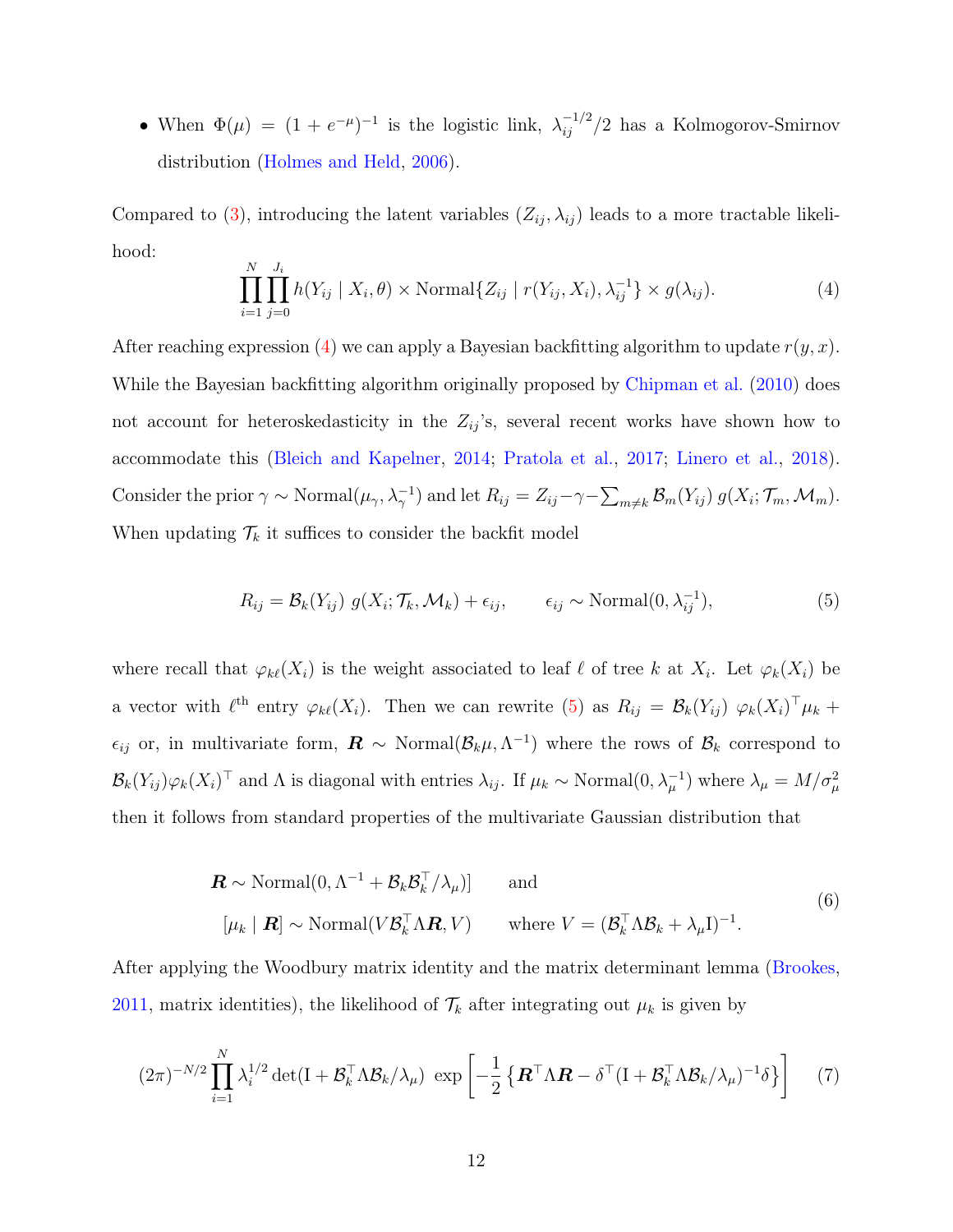Algorithm 1 An iteration of the data augmentation algorithm for SBART-DS

- 1. For  $i = 1, \ldots, N$ , set  $Y_{i0} = Y_i$  and sample  $Y_{i1}, Y_{i2}, \ldots \sim h(y \mid X_i, \theta)$  and  $A_{i1}, A_{i2}, \ldots \sim$ Bernoulli $[\Phi\{r(Y_{ij}, X_i)\}]$  until  $A_{i(J_i+1)} = 1$ . Retain the samples  $Y_{i0}, \ldots, Y_{iJ_i}$ .
- 2. Make an update to  $\theta$  which leaves the full conditional  $\pi(\theta \mid -) \propto \pi(\theta) \prod_{i,j} h(Y_{ij} \mid X_i, \theta)$ invariant.
- 3. Sample  $Z_{ij} \sim f(z \mid \mu_{ij})$  truncated to  $(0, \infty)$  for  $j = 0$  and  $(-\infty, 0)$  for  $j > 0$  where  $\mu_{ij} = r(Y_{ij}, X_i)$  and  $f(z | \mu_{ij})$  is a normal, logistic, or Student's  $t_{\nu}$  distribution with location  $\mu_{ij}$  and scale 1 for the probit, logit, and  $T_{\nu}$  links respectively.
- 4. Sample  $\lambda_{ij}$  from its full conditional given  $Z_{ij}$  for all  $1 \leq i \leq N$  and  $0 \leq j \leq J_i$ .
	- For the probit link,  $\lambda_{ij} \equiv 1$ .
	- For the Student's  $t_{\nu}$  link,  $\lambda_{ij} \sim \text{Gam}\{(\nu+1)/2, (\nu + [Z_{ij} r(Y_{ij}, X_i)]^2)/2\}.$
	- For the logit link, sample  $\lambda_{ij}^{-1}$  using the rejection sampling algorithm of [Holmes](#page-30-5) [and Held](#page-30-5) [\(2006\)](#page-30-5).
- <span id="page-12-1"></span>5. For  $m = 1, \ldots, M$  update  $(\mathcal{T}_m, \mathcal{M}_m, \mathcal{B}_m)$  using the Metropolis-Hastings algorithm given in Algorithm [2.](#page-13-0)

where  $\delta = \mathcal{B}_k^{\top} \Lambda \mathbf{R}$ . The value of [\(7\)](#page-11-2) is that it avoids taking the determinant of and inverting the  $N \times N$  matrix  $\Lambda^{-1} + \mathcal{B}_k \mathcal{B}_k^{\top}/\lambda_{\mu}$ . The marginal likelihood  $L_k(\mathcal{T}, \mathcal{B})$  given by [\(7\)](#page-11-2) is used to update both the tree topology  $\mathcal{T}_k$  and the random basis function  $\mathcal{B}_k(y)$  using Metropolis-Hastings.

Our final MCMC scheme is summarized in Algorithm [1,](#page-12-1) which calls Algorithm [2](#page-13-0) to update  $(\mathcal{T}_k, \mathcal{B}_k, \mathcal{M}_k)$ . The Markov transition function  $Q(\mathcal{T}_k \to \mathcal{T}')$  used to propose new tree topologies is a mixture of the BIRTH, DEATH, and CHANGE proposals described by [Chipman](#page-29-3) [et al.](#page-29-3) [\(1998\)](#page-29-3) and a PRIOR proposal which samples  $\mathcal{T}'$  from the prior.

### <span id="page-12-0"></span>4 Theoretical Results

We show that SBART-DS attains close to the minimax-optimal concentration rate for  $(P + 1)$ -dimensional functions  $r(y, x)$  in the high-dimensional sparse setting. All proofs are deferred to the appendix. We consider the case where  $r(y, x)$  depends on only D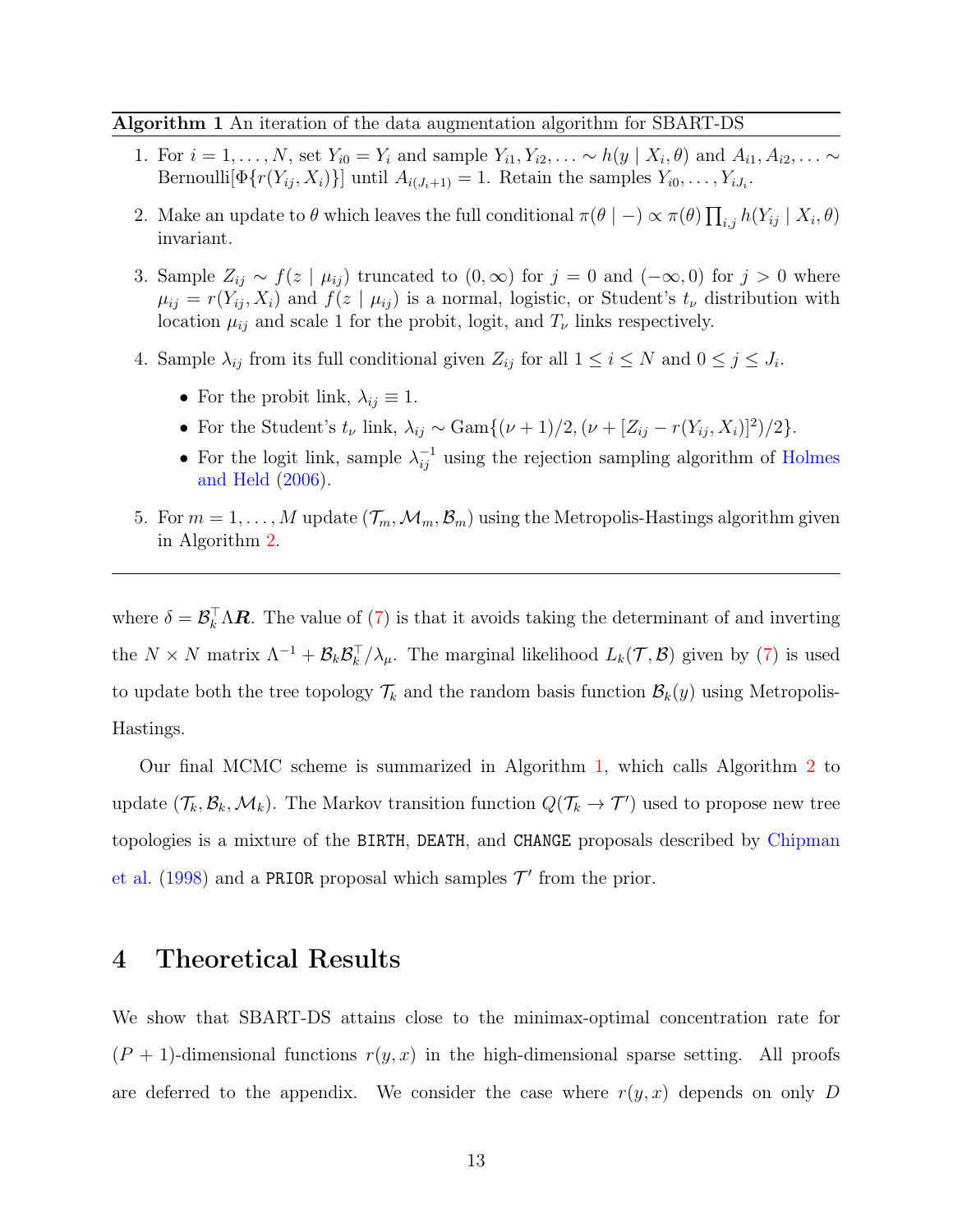Algorithm 2 Metropolis-Hastings update for  $(\mathcal{T}_k, \mathcal{M}_k, \mathcal{B}_k)$ 

- 1. Compute  $\boldsymbol{R}$  as in [\(5\)](#page-11-1).
- 2. Propose a tree  $\mathcal{T}'$  from a Markov transition kernel  $Q(\mathcal{T}_k \to \mathcal{T}')$ .
- 3. Set  $\mathcal{T}_k = \mathcal{T}'$  with probability

$$
\min \left\{ \frac{\pi_{\mathcal{T}}(\mathcal{T}') L_{k}(\mathcal{T}', \mathcal{B}_{k}) Q(\mathcal{T}' \to \mathcal{T}_{k})}{\pi_{\mathcal{T}}(\mathcal{T}_{k}) L_{k}(\mathcal{T}_{k}, \mathcal{B}_{k}) Q(\mathcal{T}_{k} \to \mathcal{T}')} , 1 \right\}.
$$

Otherwise, do not change  $\mathcal{T}_k$ .

4. Sample a basis function  $\mathcal{B}'(y) = \sqrt{2} \cos(\omega' y + b')$  by sampling  $\omega' \sim P(d\omega)$  and  $b' \sim$ Uniform $(0, 2\pi)$ . Then set  $\mathcal{B}_k = \mathcal{B}'$  with probability

$$
\min \left\{\frac{L_k(\mathcal{T}_k, \mathcal{B}')}{L_k(\mathcal{T}_k, \mathcal{B}_k)}, 1\right\}.
$$

Otherwise, do not change  $\mathcal{B}_k$ .

<span id="page-13-0"></span>5. Sample  $\mu_k \sim \text{Normal}(V \mathcal{B}_k^{\top} \Lambda \mathbf{R}, V)$  where  $V = (\mathcal{B}_k^{\top} \Lambda \mathcal{B}_k + I/\lambda_{\mu})^{-1}$  and  $\lambda_{\mu} = M/\sigma_{\mu}^2$ .

coordinates of  $(y, x)$ <sup>T</sup> where the relevant subset is unknown and must be learned from the data. Following [Pati et al.](#page-31-9) [\(2013\)](#page-31-9) we study concentration with respect to the integrated Hellinger distance. Let  $H(f, f_0) = \{ \int (\sqrt{f_0(y \mid x}) - \sqrt{f(y \mid x})^2 dy F_X(dx) \}^{1/2}$  denote the  $F_X$ -integrated Hellinger distance between  $f_0(y | x)$  and  $f(y | x)$ . The covariates  $X_i$  are assumed to be iid from  $F_X$ , which is not assumed to be known. We similarly define an  $F_X$ -integrated Kullback-Leibler neighborhood. Define  $K(f_0, f) = \int f_0 \log \frac{f_0}{f} dy dF_X$ and  $V(f_0, f) = \int f_0 \left( \log \frac{f_0}{f} \right)^2 dy dF_X$ . Then the integrated Kullback-Leibler neighborhood is given by  $K(\epsilon) = \{f: K(f_0, f) \leq \epsilon^2 \text{ and } V(f_0, f) \leq \epsilon^2\}$ . Let  $\mathcal{D}_n$  denote the data  $\{X_i, Y_i : i = 1, \ldots, n\}$  and let  $\Pi$  denote a prior distribution on r and additional hyperparameters. We say that the posterior has a convergence rate of at least  $\epsilon_n$  if there exists a constant  $C > 0$  such that  $\Pi\{H(f_r, f_0) \geq C\epsilon_n \mid \mathcal{D}_n\} \to 0$  in probability. To simplify the theoretical results, we assume that  $X_i$  and  $Y_i$  take values in  $[0, 1]^{P+1}$ . We additionally make the following assumptions about the true data generating process  $F_0$ .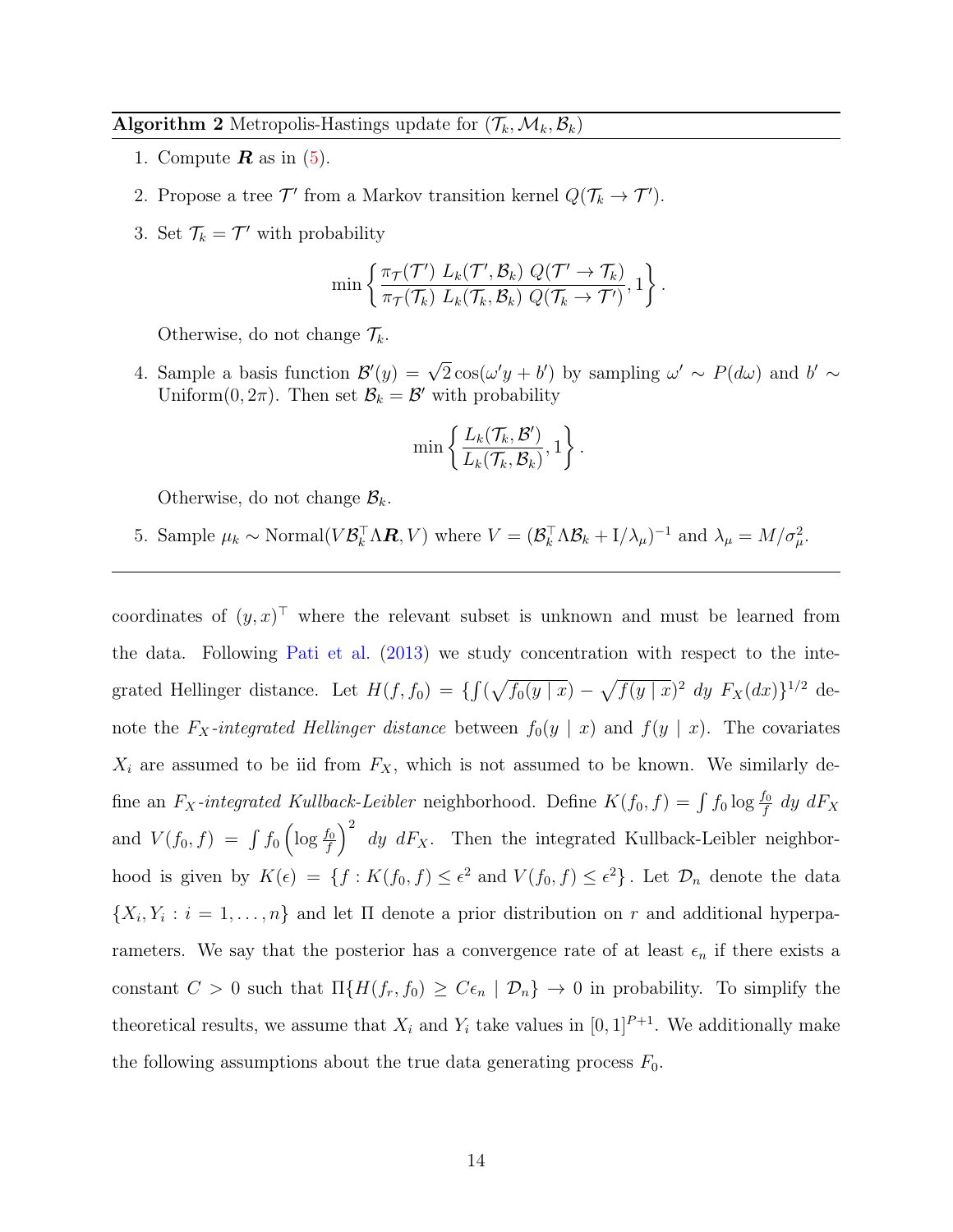**Condition F** (on  $F_0$ ): The true conditional density  $f_0(y | x)$  can be written as  $f_{r_0}(y | x)$ for some  $r_0 \in C^{\alpha,R}([0,1]^{P+1})$  where  $C^{\alpha,R}([0,1])$  is the ball of radius R in the space of  $\alpha$ -Hölder smooth functions on  $[0, 1]^{P+1}$ , where  $f_r(y | x)$  is defined as

$$
f_r(y \mid x) = \frac{h(y) \Phi\{r(y,x)\}}{\int h(\widetilde{y}) \Phi\{r(\widetilde{y},x)\} \ d\widetilde{y}}
$$

for some density  $h(y)$  on [0, 1]. Additionally, we can write  $r_0(y, x) = \tilde{r}(y, x_{\mathcal{S}})$  where  $x_{\mathcal{S}} =$  $\{x_j : j \in S\}$  and S is a subset of  $\{1, \ldots, P\}$  of cardinality  $D-1$ . That is,  $r_0(y, x)$  depends on at most D coordinates of  $(y, x)^\top$ . The number of predictors  $P \equiv P_n$  depends on n but is such that  $\log(P + 1) \leq C_{\eta} n^{\eta}$  for some  $\eta \in (0, 1)$ .

Remark 1. For simplicity, we consider  $\tilde{r}$  and S to be independent of n; in particular, we do not consider D diverging with n. There exists some  $r_0$  such that  $f_0 = f_{r_0}$  by taking  $r_0(y)$  $x) = \Phi^{-1}{f_0(y | x)}/h(y)$ , provided that  $h(y)$  and  $f_0(y | x)$  have common support. When  $h(y) = 1$ , the assumption that  $r_0$  is continuous on  $[0, 1]^{P+1}$  implies that  $C^{-1} \le f_0(y \mid x) \le C$ for some constant C, i.e.,  $f_0(y | x)$  is bounded and bounded away from 0.

Condition L (on  $\Phi$ ): The link function  $\Phi(\mu)$  is strictly increasing and is the cumulative distribution function of a random variable  $Z$  which is symmetric about 0 and has density  $\phi(\mu)$  satisfying  $\phi(\mu)/\Phi(\mu) \leq \mathcal{K}$  for all  $\mu$  and some constant  $\mathcal{K}$ .

Remark 2. We show in the appendix that Condition L holds for the logit  $(K = 1)$  and  $t_{\nu}$  $(\mathcal{K}=\sqrt{\nu})$  links, but fails for the probit link.

Condition P (on  $\Pi$ ): The function r is given an SBART( $\pi$ ,  $\pi$ <sub>M</sub>) prior with M trees, conditional on  $(\pi_{\mathcal{T}}, \pi_{\mathcal{M}}, M)$ . Additionally, the prior  $\Pi$  satisfies the following conditions.

(P1) There exists positive constants  $(C_{M1}, C_{M2})$  such that the prior on the number of trees M in the ensemble is  $\Pi(M = t) = C_{M1} \exp\{-C_{M2}t \log t\}.$ 

(P2) A single bandwidth  $\tau_m \equiv \tau$  is used and its prior satisfies  $\Pi(\tau \ge x) \le C_{\tau} \exp(-x^{C_{\tau^2}})$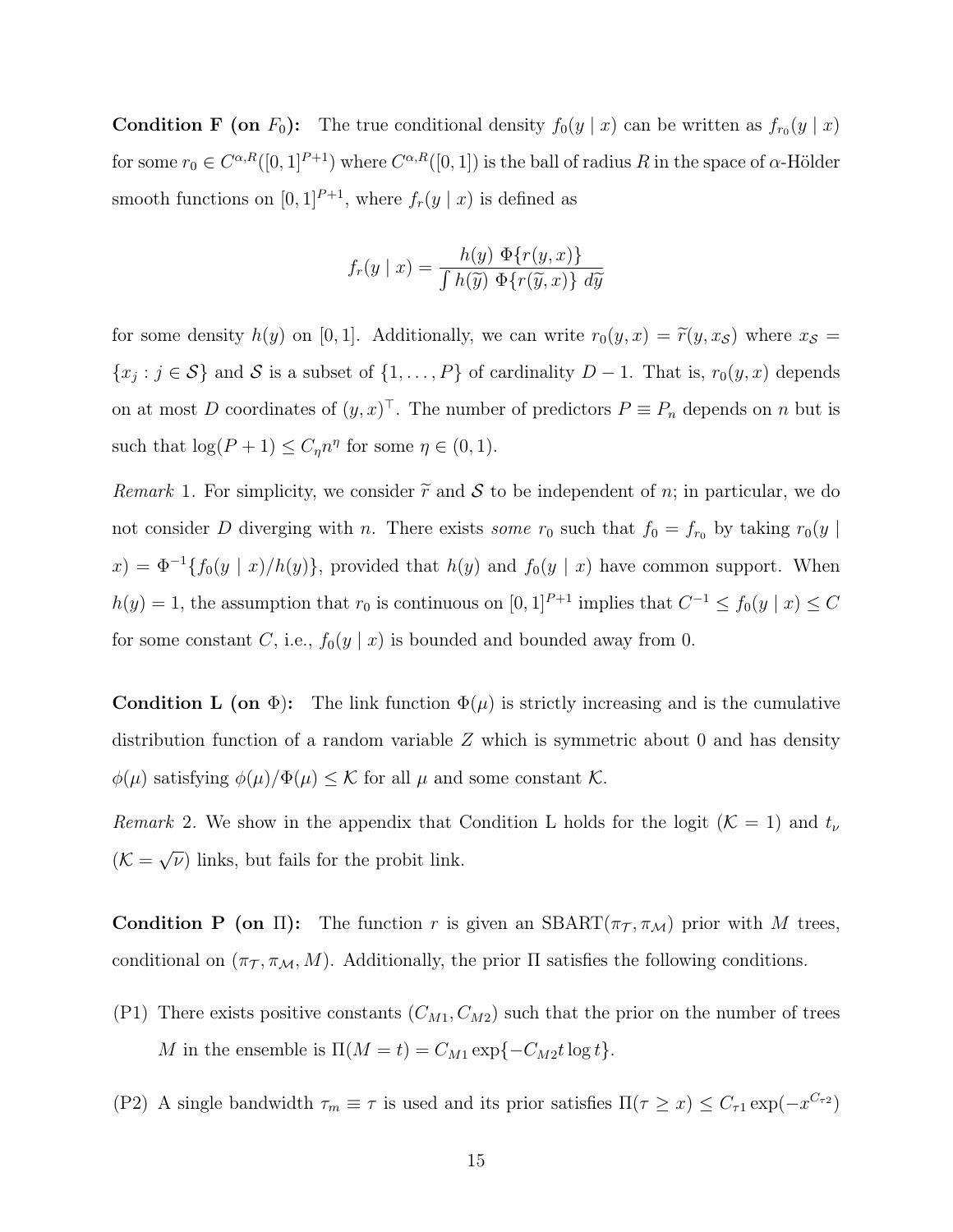and  $\Pi(\tau^{-1} \ge x) \le C_{\tau 3} \exp(-x^{C_{\tau 4}})$  for some positive constants  $C_{\tau 1}, \ldots, C_{\tau 4}$  for all sufficiently large x, with  $C_{\tau 2}$ ,  $C_{\tau 4}$  < 1. Moreover, the density of  $\tau^{-1}$  satisfies  $\pi_{\tau^{-1}}(x) \ge$  $C_{\tau 5}e^{-C_{\tau 6}x}$  for large enough x and some positive constants  $C_{\tau 5}$  and  $C_{\tau 6}$ .

- (P3) The prior on the splitting proportions is  $s \sim$  Dirichlet $(a/P^{\xi}, \ldots, a/P^{\xi})$  for some  $\xi > 1$ and  $a > 0$ .
- (P4) The  $\mu_{m\ell}$ 's are iid from a density  $\pi_{\mu}(\mu)$  such that  $\pi_{\mu}(\mu) \ge C_{\mu 1} e^{-C_{\mu 2}|\mu|}$  for some coefficients  $C_{\mu 1}$ ,  $C_{\mu 2}$ . Additionally, there exists constants  $C_{\mu 3}$ ,  $C_{\mu 4}$  such that  $\Pi(|\mu_{m\ell}| \ge t) \le$  $C_{\mu 3} \exp\{-t^{C_{\mu 4}}\}$  for all t.
- (P5) Let  $D_m$  denote the depth of tree  $\mathcal{T}_m$ . Then  $\Pi(D_m = k) > 0$  for all  $k = 0, 1, ..., 2D$ and  $\Pi(D_m > d_0) = 0$  for some  $d_0 \ge D$ .
- (P6) The gating function  $\psi : \mathbb{R} \to [0,1]$  of the SBART prior is such that  $\sup_x |\psi'(x)| < \infty$ and the function  $\rho(x) = \psi(x)\{1 - \psi(x)\}\$ is such that  $\int \rho(x) dx > 0$ ,  $\int |x|^m \rho(x) dx < \infty$ for all integers  $m \geq 0$ , and  $\rho(x)$  can be analytically extended to some strip  $\{z : |\Im(z)| \leq \rho\}$  $U\}$  in the complex plane.

Remark 3. Conditions other than Condition P might also be used. Recent work of [Rockova](#page-32-6) [and van der Pas](#page-32-6) [\(2017\)](#page-32-6), for example, studies concentration results for BART using different sets of conditions, and the conditions overall are weaker than the conditions presented here. A downside of these results is they apply only when non-smooth decision trees are used, which induces non-smooth densities. Condition P2 holds when  $\tau$  is given an inverse-gamma prior truncated from above, while Condition P4 holds when the  $\mu_{m\ell}$ 's are given a Laplace prior, although as noted by [Linero and Yang](#page-31-3) [\(2018\)](#page-31-3) this could potentially be weakened to allow a Gaussian prior with a hyperprior on  $\sigma_{\mu}$  (we do not pursue this here). Condition P6 holds for the logistic gating function  $\psi(x) = \{1 + \exp(-x)\}^{-1}$ , which is used by default. Condition P5 holds if we truncate the prior of [Chipman et al.](#page-30-3)  $(2010)$  at some large  $d_0$ , which is extremely unlikely to affect the MCMC in practice. Hence, satisfying P5 is not a practical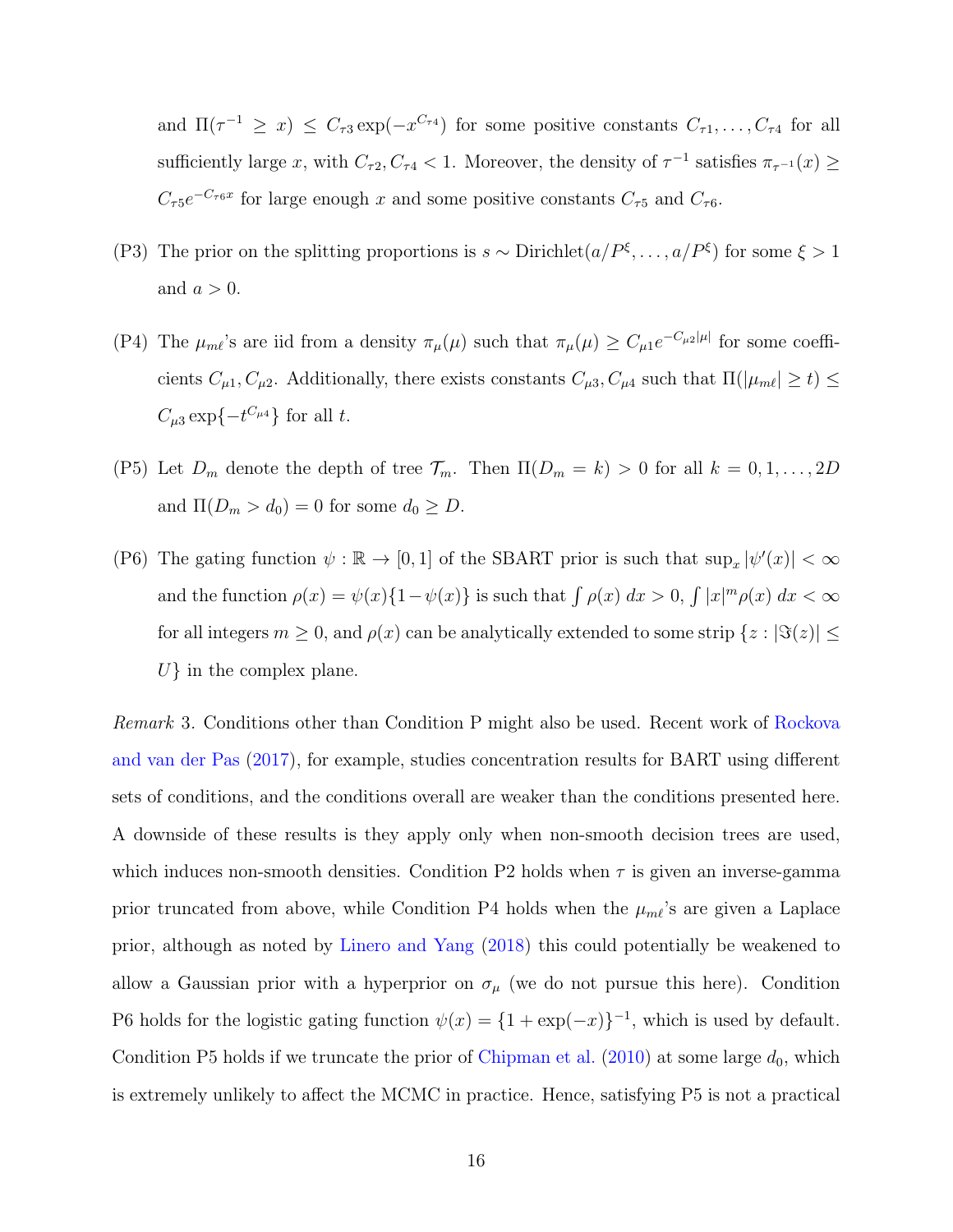concern. Condition P1 is problematic because BART implementations do not use a prior on M. In practice, we find that selecting M by cross validation is more reliable than using a prior; we recommend either (i) using cross validation to select M or (ii) fixing M at a default value such as  $M = 200$  (recommended by [Chipman et al.,](#page-30-3) [2010\)](#page-30-3) or  $M = 50$  (used here).

<span id="page-16-0"></span>**Theorem 1.** Suppose that Condition L, Condition F, and Condition P hold. Then there exists a positive constant C such that  $\Pi\{H(f_0, f_r) \geq C\epsilon_n \mid \mathcal{D}_n\} \to 0$  in probability, where  $\epsilon_n = n^{-\alpha/(2\alpha+D)}(\log n)^t + \sqrt{\frac{D\log(P+1)}{n}}$  $\frac{n^{(P+1)}}{n}$  and  $t = \alpha(D+1)/(2\alpha+D).$ 

We prove Theorem [1](#page-16-0) by checking  $(a)$ — $(c)$  in Proposition [3,](#page-16-1) which are analogous to conditions of [Ghosal et al.](#page-30-6) [\(2000\)](#page-30-6).

<span id="page-16-1"></span>**Proposition 3.** Let  $\Pi$  denote a prior for a conditional density  $f(y \mid x)$  and let  $\epsilon_n$  and  $\bar{\epsilon}_n$  be sequences of positive numbers such that  $\bar{\epsilon}_n, \epsilon_n \to 0$ ,  $n\epsilon_n^2 \to \infty$ , and  $\epsilon_n \leq \bar{\epsilon}_n$ . Let  $N(\epsilon, \mathcal{F}, H)$  denote the  $\epsilon$ -covering number of  $\mathcal F$  with respect to H (i.e., the number of balls of radius  $\epsilon$  required to cover  $\mathcal{F}$ ). Suppose that there exists positive constants  $C, C_N$  such that for all sufficiently large n there exist sets of conditional densities  $\mathcal{F}_n$  satisfying the following conditions:

- (a) Entropy Bound:  $\log N(\bar{\epsilon}_n, \mathcal{F}_n, H) \leq C_N n \bar{\epsilon}_n^2$ .
- (b) Support Condition:  $\Pi(\mathcal{F}_n^c) \leq \exp\{-(C+4)n\epsilon_n^2\}.$
- (c) Prior Thickness:  $\Pi\{f \in K(\epsilon_n)\} \geq \exp(-Cn\epsilon_n^2)$ .

Then  $\Pi\{H(f_0,f)\geq A\bar{\epsilon}_n \mid \mathcal{D}_n\}\to 0$  in probability for some constant  $A>0$ .

The proof that our SBART prior satisfies these conditions is similar to the proof of Theorem 3.1 of [van der Vaart and van Zanten](#page-32-3) [\(2008\)](#page-32-3), who established posterior convergence rates for density estimation using logistic Gaussian processes. We use a collection of results of [Linero and Yang](#page-31-3)  $(2018)$ , who established results similar to  $(a)$ — $(c)$  for a regression function  $r \sim \text{SBART}(\pi_T, \pi_M)$  with respect to the supremum norm  $||r - r_0||_{\infty} = \sup_{x,y} |r(y, x) - r(x, y)|$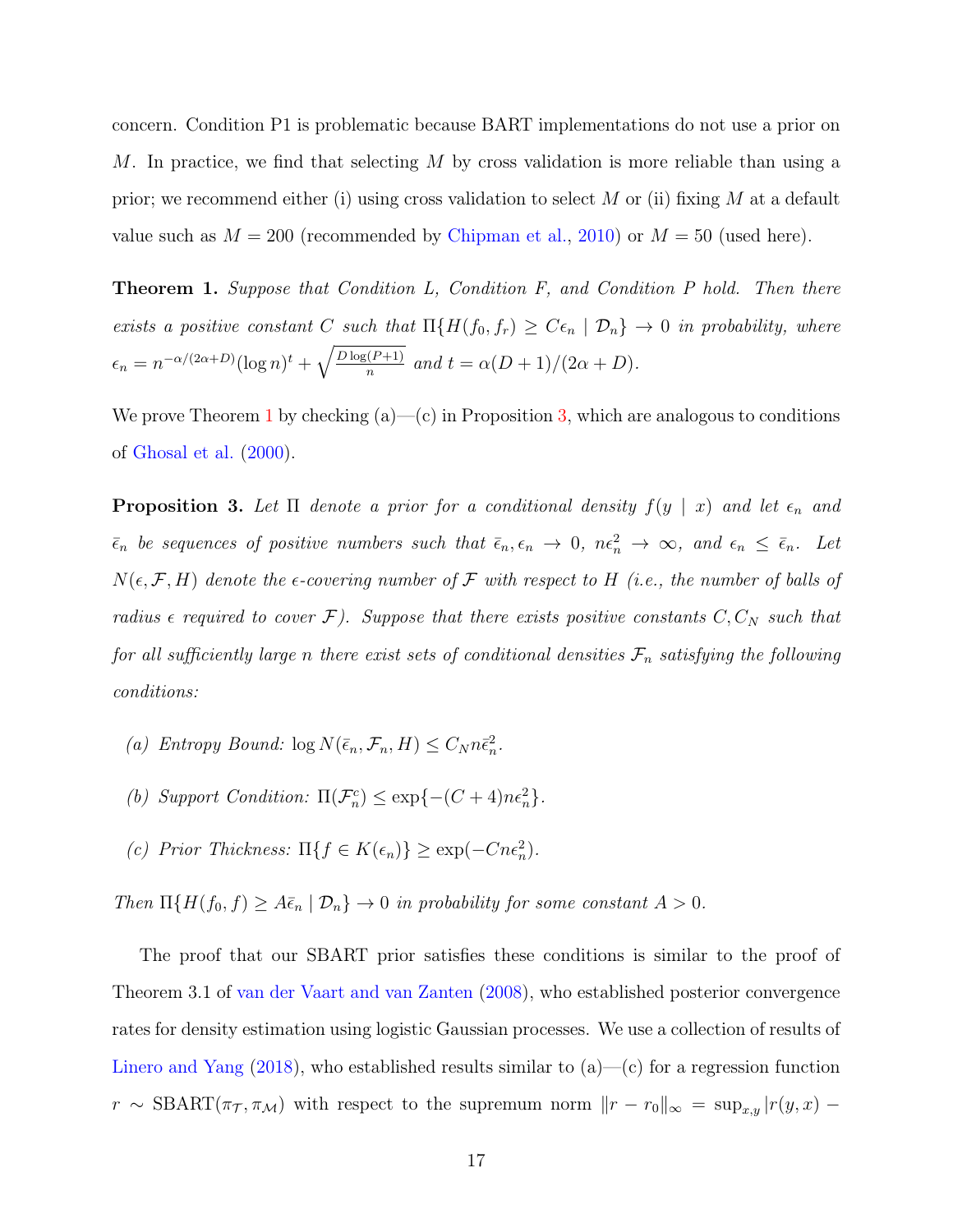$r_0(y, x)$ . We then use the following lemma, which links the supremum-norm neighborhoods of  $r_0$  with the integrated Hellinger and Kullback-Leibler neighborhoods of  $f_0$ ; this allows us to convert results about the  $\|\cdot\|_{\infty}$ -norm neighborhoods to results about the integrated neighborhoods. This lemma is similar to Lemma 3.1 of [van der Vaart and van Zanten](#page-32-3) [\(2008\)](#page-32-3), but with exponential link  $\Phi(\mu) = e^{\mu}$  replaced with a link satisfying Condition L.

<span id="page-17-0"></span>**Lemma 1.** Let  $\Phi(\mu)$  be a link function satisfying Condition L. Then for any measurable functions  $u, v : [0, 1]^{P+1} \to \mathbb{R}$  we have the following:

- $H^2(f_u, f_v) \leq \mathcal{K}^2 \|u v\|_{\infty}^2 \exp(\mathcal{K} \|u v\|_{\infty});$
- $K(f_u, f_v) \lesssim ||u v||_{\infty}^2 \exp(K||u v||_{\infty})(1 + 2K||u v||_{\infty});$  and
- $V(f_u, f_v) \lesssim ||u v||_{\infty}^2 \exp(K||u v||_{\infty})(1 + 2K||u v||_{\infty})^2$ .

The expression  $a \lesssim b$  here denotes that  $a \leq Cb$  for some constant C depending only on K.

More generally, one expects that Theorem [1](#page-16-0) can be improved to allow for additive decompositions  $r_0(y, x) = \sum_{j=1}^J r_{0j}(y, x)$  where the  $r_{0j}$ 's are functions which are  $D_j$ -sparse and  $\alpha_i$ -HA¶lder continuous. Results in this framework [\(Linero and Yang,](#page-31-3) [2018;](#page-31-3) [Rockova and](#page-32-6) [van der Pas,](#page-32-6) [2017;](#page-32-6) [Yang and Tokdar,](#page-32-8) [2015\)](#page-32-8) suggest that we should be able to obtain a rate  $\epsilon_n = \sum_{j=1}^J n^{-\alpha_j/(2\alpha_j+D_j)} \log(n)^{t_j} + \sqrt{n^{-1}D_j \log(P+1)}$ , which is a substantial improvement on Theorem [1.](#page-16-0) One difficulty with extending these results is that Condition P2 only allows a single bandwidth, while different  $\tau$ 's will be optimal for different  $\alpha_j$ 's. Unlike the nonparametric regression setting, however, it is unclear how one would interpret the additivity assumption for SBART-DS. We leave examining the additive framework to future work.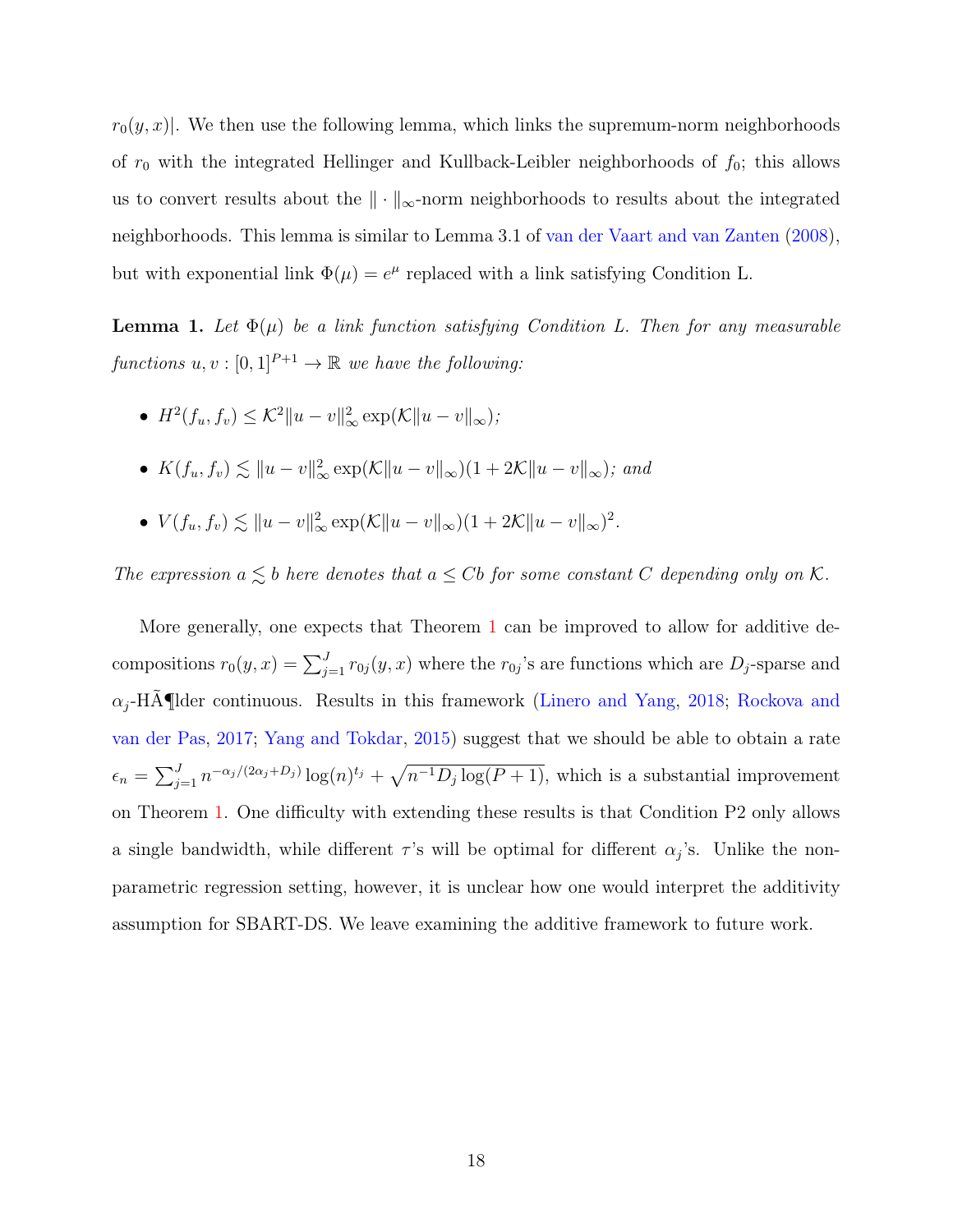

<span id="page-18-1"></span>Figure 2: (Left) Plot of realized values of  $X_{i1}$  against  $Y_i$  for a single replication of the experiment, with solid black line indicating the true mean, light blue line indicating the estimated posterior mean, and the dashed green lines indicating 95% credible bands for the mean function. (Right) The posterior distribution of the number of rejected points estimated via Markov chain Monte Carlo.

### <span id="page-18-0"></span>5 Illustrations

#### 5.1 Simulation Study

We now assess the performance of the SBART-DS using the simulation example described by [Dunson et al.](#page-30-7)  $(2007)$ . The response  $Y_i$  is sampled from a mixture model

$$
Y_i \sim e^{-2x}
$$
Normal $(x, 0.1^2) + (1 - e^{-2x})$ Normal $(x^4, 0.2^2)$  given  $X_{i1} = x$ .

We set  $N = 500$  and have  $P - 1$  additional predictors which do not influence the response. The marginal density of the  $X_i$ 's is uniform on  $[0,1]^P$ . For SBART-DS we use the default prior with  $M \equiv 50$  and the probit link. We do not make any attempt to tune the hyperparameters  $(a, \sigma_{\mu}, \rho, \alpha, \beta, \gamma)$  beyond this. We take the base model to be a normal linear regression model  $h(y | x, \theta) = \text{Normal}(y | \alpha_{\theta} + \beta_{\theta}^{T} x, \sigma_{\theta}^{2})$ . We consider moderate dimensions P for illustrative purposes, but in higher dimensions one might wish to induce sparsity  $\beta_{\theta}$ .

Figure [2](#page-18-1) displays a scatterplot of the relationship between  $Y_i$  and  $X_{i1}$  as well as the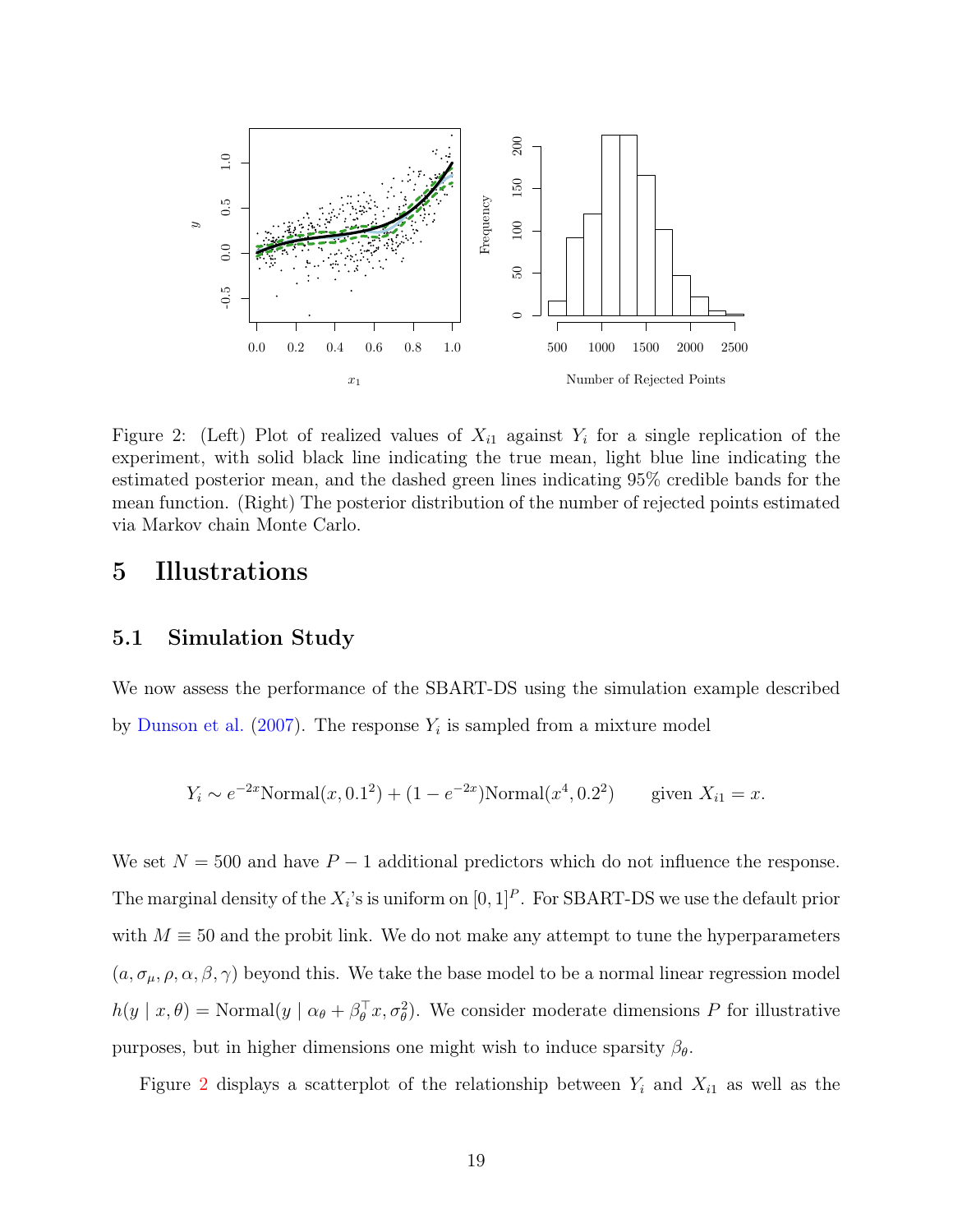posterior mean and credible band for the function  $r(x) = \mathbb{E}(Y_i | X_i = x)$  with  $P = 5$ . We compare SBART-DS to a Dirichlet process mixture model described by [Jara et al.](#page-30-8) [\(2011\)](#page-30-8) as implemented in the function DPcdensity in the DPpackage package in R; we use this as a comparison because there is publicly available software implementing this methodology and [Jara et al.](#page-30-8) [\(2011\)](#page-30-8) show that it performs similarly to the approach of [Dunson et al.](#page-30-7) [\(2007\)](#page-30-7). This model uses the joint specification

$$
(X_i, Y_i) \sim \int \text{Normal}\left\{ \begin{pmatrix} x \\ y \end{pmatrix} \mid \begin{pmatrix} \mu_x \\ \mu_y \end{pmatrix}, \begin{pmatrix} \Sigma_{xx} & \Sigma_{xy} \\ \Sigma_{yx} & \Sigma_{yy} \end{pmatrix} \right\} dG(\mu, \Sigma),
$$

where  $G \sim DP(\alpha G_0)$  is a Dirichlet process with a normal-inverse-Wishart base measure  $G_0 \equiv \text{Normal}(\mu \mid m, \kappa_0 \Sigma) \text{IW}(\Sigma \mid \nu, \Psi)$ . The conditional density of  $[Y_i \mid X_i = x]$  can be estimated from an infinite mixture model as

$$
f(y \mid x) = \sum_{k=1}^{\infty} \omega_k(x) \text{ Normal}(y \mid \mu_{y|x}, \Sigma_{y|x})
$$

where  $\omega_k(x) \propto \pi_k \text{Normal}(x \mid \mu_x, \Sigma_{xx}), \ \mu_{y|x} = \mu_y + \Sigma_{yx} \Sigma_{xx}^{-1}(x - \mu_x), \text{ and } \Sigma_{y|x} = \Sigma_{yy} \Sigma_{yx}\Sigma_{xx}^{-1}\Sigma_{xy}$ . We use the same prior specification as [Jara et al.](#page-30-8) [\(2011\)](#page-30-8) but with a larger value of  $\nu$  to accommodate the fact that  $\nu > P - 1$  is required.

Figure [3](#page-20-0) shows the fitted density for several fixed values of  $X_{i1}$  with all other predictors frozen at the value  $X_{ij} = 0.5$  (as these predictors were correctly filtered out of the model, their particular value is irrelevant). We see SBART-DS successfully captures variability in the location, shape, and scale of the densities, and produces 95% credible bands which accurately account for uncertainty in the estimates. SBART-DS also captures the mean response accurately (left panel of Figure [2\)](#page-18-1). Additionally, the number of rejected points is not prohibitively large, and fitting SBART-DS was faster than fitting the Dirichlet process mixture model using DPcdensity.

Table [1](#page-21-0) compares SBART-DS to the Dirichlet process mixture over 100 replications of the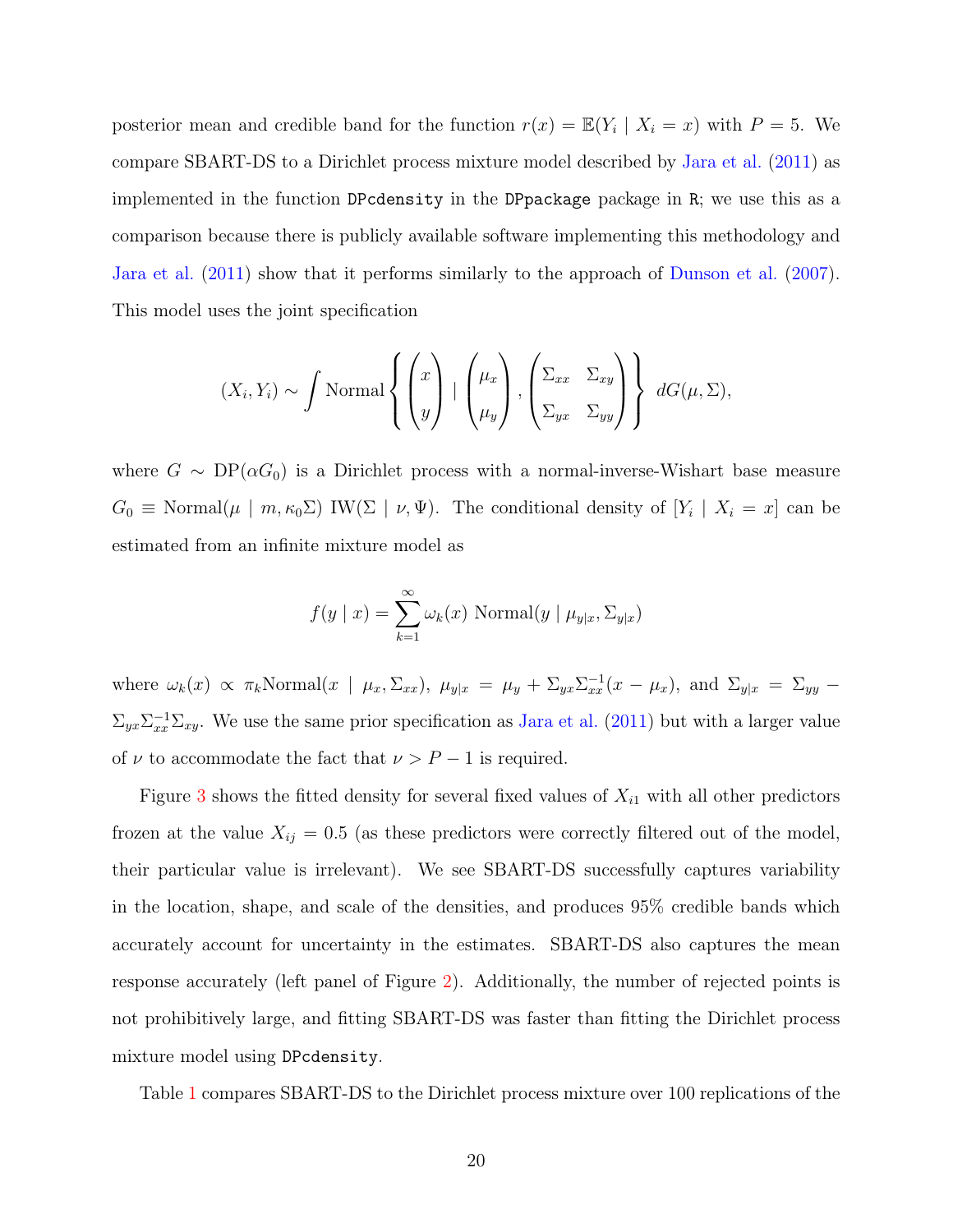

<span id="page-20-0"></span>Figure 3: Posterior mean (blue), 95% credible bands for the density (dashed black) and true density function (green) for the simulated data, for the values  $X_{i1} \in$  $\{0.14, 0.28, 0.42, 0.58, 0.72, 0.86\}.$ 

above experiment with  $P = 20$ . We compare methods using the integrated total variation distance

$$
TV(f_{0}, \hat{f}) = \int_{[0,1]^{P}} \int_{-\infty}^{\infty} |f_{0}(y \mid x) - \hat{f}(y \mid x)| \, dy \, dx.
$$

This integral can be approximated via Monte Carlo integration by averaging over a large out-of-sample test set of  $X_i$ 's and computing the dy integral numerically. We see that the Dirichlet process mixture performs substantially worse than SBART-DS as measured by total variation distance from the true data generating mechanism. It is somewhat surprising that SBART-DS outperforms a Dirichlet process mixture for this example, as the true model is a mixture model with a structure that one would expect a Dirichlet process mixture to be primed to detect. The reason that SBART-DS performs better is that the BART prior we used performs variable selection and is capable of eliminating the 19 irrelevant predictors, whereas the Dirichlet process mixture is not designed to detect sparsity. We expect that any method which does not explicitly try to detect sparsity, such as the probit stick-breaking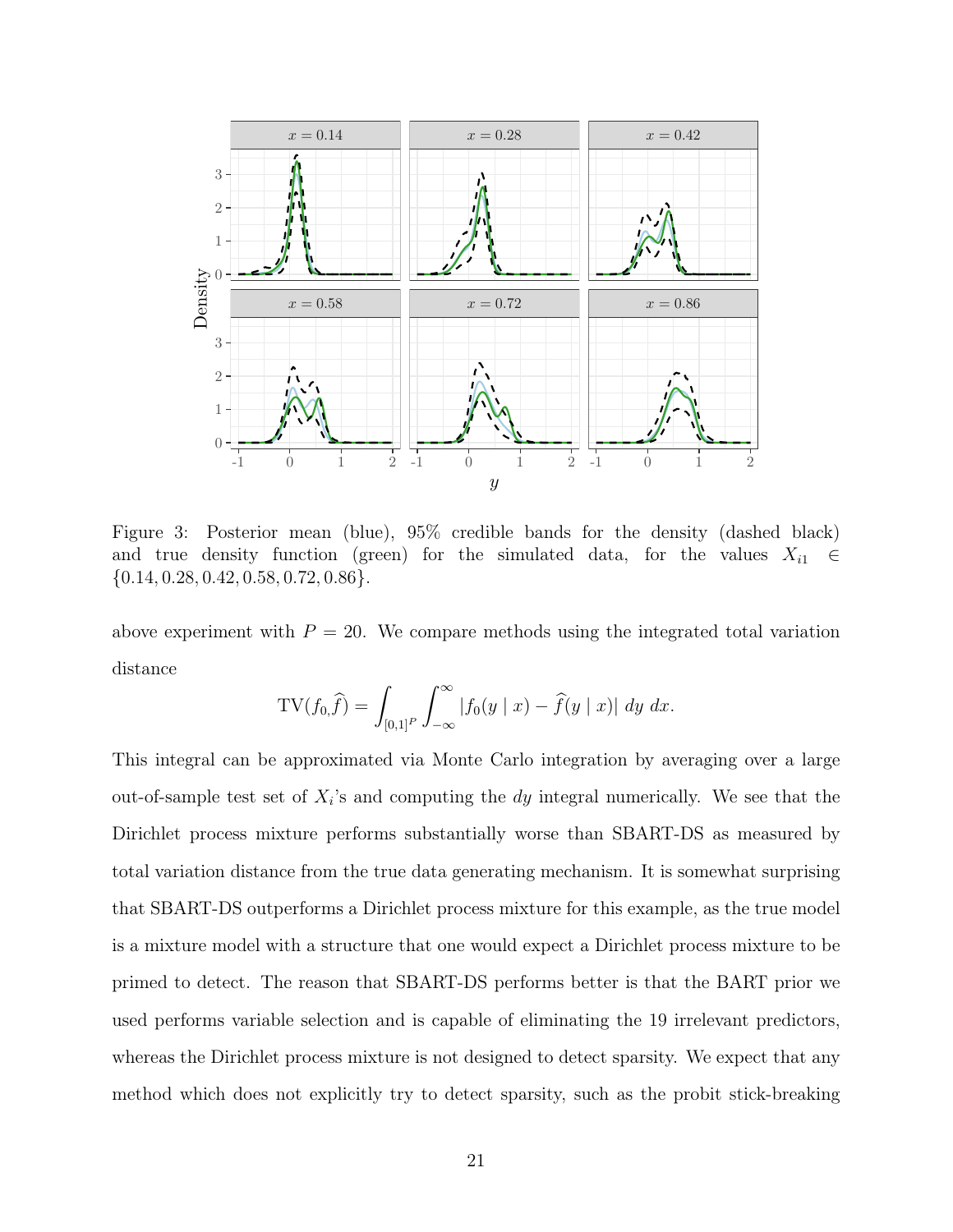| Method                    | Normalized Average $TV(f, \hat{f})$ 25 <sup>th</sup> percentile 75 percentile |      |      |
|---------------------------|-------------------------------------------------------------------------------|------|------|
| <b>SBART-DS</b>           | 1.00                                                                          | 0.94 | 1.05 |
| Dirichlet Process Mixture | 1.74                                                                          | 1 71 | 1.78 |

<span id="page-21-0"></span>Table 1: Average of the integrated total variation distance  $TV(f_0, \hat{f})$  over 100 replications of the simulation study; to give a sense of stability, we also give the  $25<sup>th</sup>$  and  $75<sup>th</sup>$  quantiles of these quantities over the 100 replications. For interpretability, we normalized both scores by the average integrated total variation distance of the SBART-DS model.

prior with Gaussian processes proposed by [Rodriguez and Dunson](#page-32-0) [\(2011\)](#page-32-0) or the kernel-based approach of [Dunson et al.](#page-30-7) [\(2007\)](#page-30-7) would also be outperformed by SBART-DS, although we were unable to assess this due to a lack of publicly available software for these approaches.

Summarizing our simulation study, we find that the ability of SBART-DS to perform variable selection allows it to outperform Dirichlet process mixtures. While we only conducted a formal simulation study for the  $P = 20$  case, we found similar behavior for small values of  $P$  as well. Unlike other Bayesian nonparametric density regression approaches, the ability to perform variable selection is automatic for SBART-DS.

#### 5.2 Analysis of MEPS Data

We apply SBART-DS to data from the Medical Expenditure Panel Survey (MEPS) from the year 2015. MEPS is an ongoing survey in the United States which collects data on families/individuals, their medical providers, and employers, with a focus on the cost and use of health care.

There is a large literature which has considered the relationship between socioeconomic status, education, and obesity. Educational attainment relates to obesity in a complex fashion, with the effect modified by the overall income of a region, gender, and other factors [\(Cohen et al.,](#page-30-9) [2013\)](#page-30-9). We examined this relationship on a subset of the MEPS dataset consisting of responses from 1452 women aged between 25 and 35 years old, controlling for log-income (measured as a percentage of the poverty line), age, and race. Existing research predicts that higher educational attainment will be associated with lower obesity levels in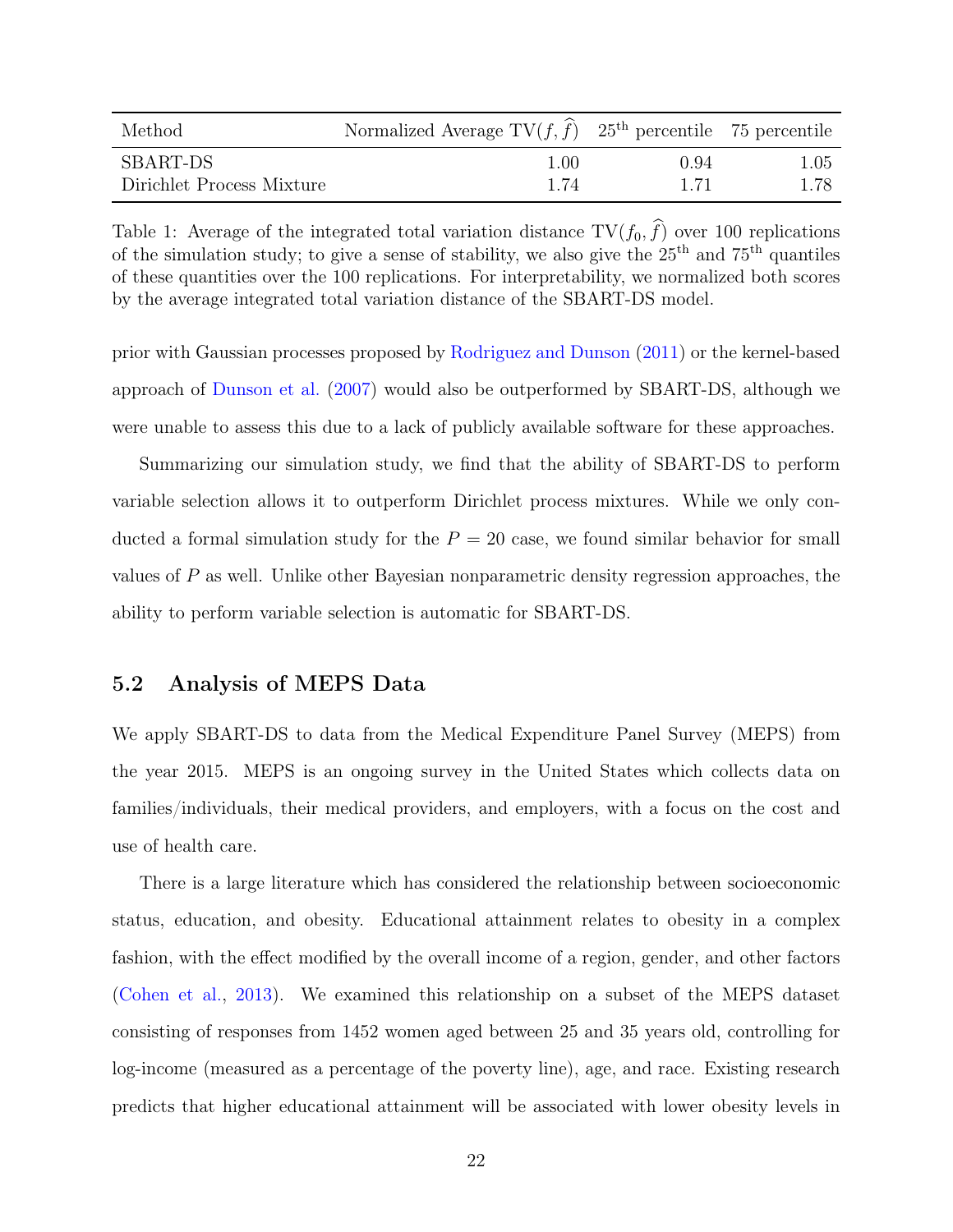

<span id="page-22-0"></span>Figure 4: Density estimates and 95% credible bands for  $f(y | x)$  for different educational levels for white women aged between 25 and 35, fixing log-income and age at their median values.

this group.

In Figure [4](#page-22-0) we display the estimated density as the level of educational attainment is varied from less-than-high-school to graduate degree for white women with all other covariates frozen at their median value. We see that as educational attainment increases the bulk of the distribution remains concentrated near 0 (the overall mean level of BMI) but goes from roughly symmetric to being highly right-skewed. The nature of this relationship is that, while the modal value BMI is fairly stable as education level changes, highly educated women are less likely to be highly obese.

Each predictor j is associated to two coefficients: the base model coefficient  $\beta_{\theta j}$  and the splitting proportion  $s_j$ . The posterior median, density, and a  $(66\%, 95\%)$ -credible interval is given for each coefficient in Figure [5.](#page-23-1) Interestingly, education level is the only relevant predictor in the selection model  $\Phi\{r(y, x)\}$  so that the overall shape of the density is primarily determined by education. Intuitively, one might expect that education is only relevant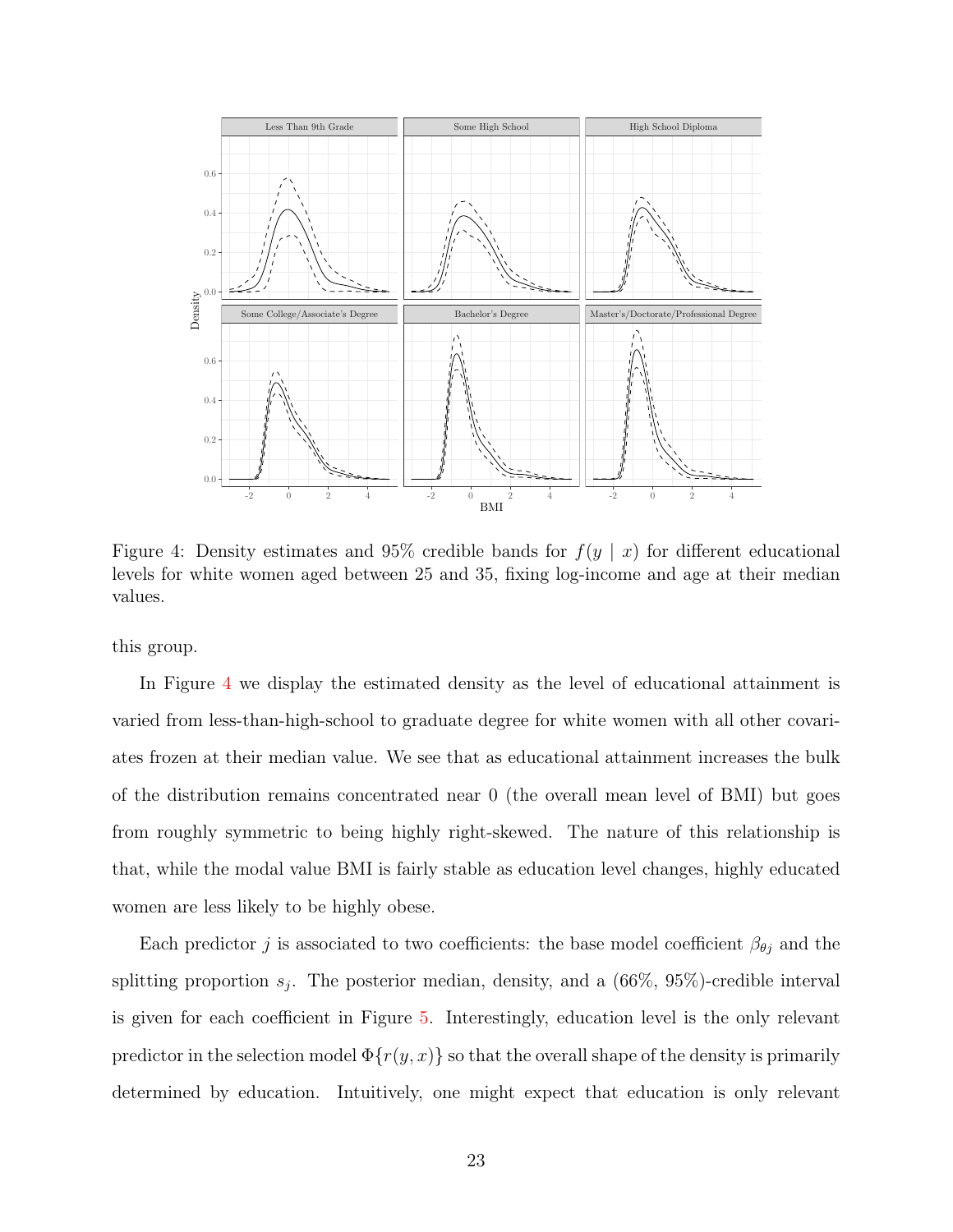

<span id="page-23-1"></span>Figure 5: Left: Posterior medians, (66%, 95%)-credible intervals, and density estimates for the regression coefficients of the base mode  $\beta_{\theta}$ . Right: posterior medians, credible intervals, and density estimates for the splitting proportions  $s_j$  for each predictor.

through its indirect effect on income, however our results suggest this is not the case. Logincome has a strong presence in the base model as well, while race and age have weaker effects.

## <span id="page-23-0"></span>6 Discussion

In this paper we proposed a new method for density regression based on Bayesian additive regression trees. SBART-DS is suitable for routine use  $-$  it has a simple default specification, strong theoretical properties, and can be fit using a tuning-parameter-free Gibbs sampling algorithm. On simulated data we illustrated how SBART-DS is capable of filtering out irrelevant variables automatically, giving empirical support to the theoretical results supporting a faster posterior concentration rate when the rejection model  $\Phi(r(y, x))$  is sparse. Using data from MEPS we showed how SBART-DS can capture the effect of education level on the conditional distribution of body mass index.

The general strategy of defining a prior using a rejection sampling model can be used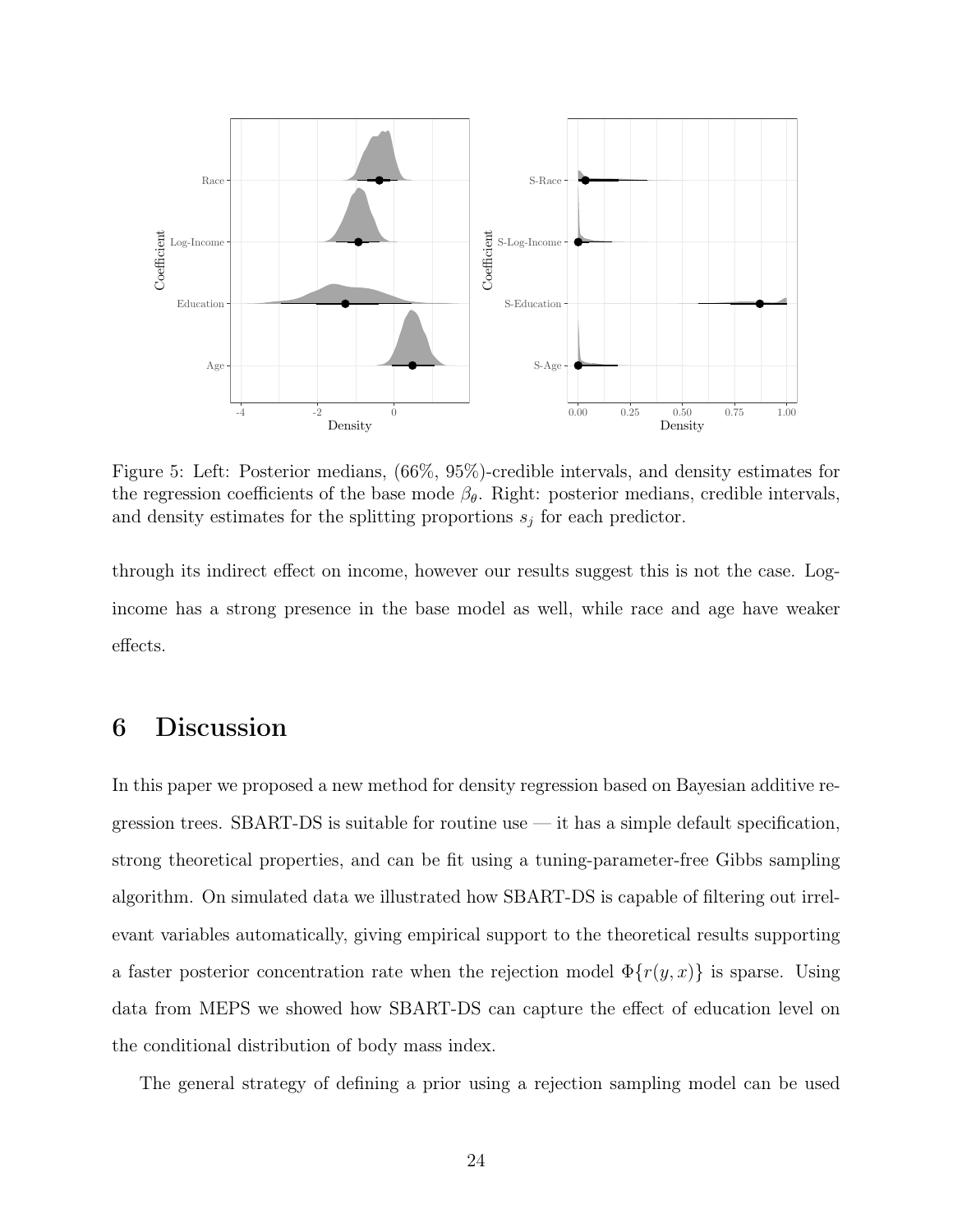to extend that SBART-DS model to other domains. For example, this approach can be extended to survival analysis by modeling the hazard function  $\lambda(y \mid x)$  as the hazard of a thinned Poisson process  $\lambda(y \mid x) = \lambda_0(y \mid x) \Phi\{r(y, x)\}\.$  We will pursue this direction in future work.

### A Proof of Auxiliary Results

*Proof of Lemma [1.](#page-17-0)* For posterity, we note that Condition L implies  $\frac{d}{d\mu} \log \Phi(\mu) \leq \mathcal{K}$ ; integrating both sides on an interval  $[L, U]$  gives

<span id="page-24-0"></span>
$$
e^{-\mathcal{K}(U-L)} \le \frac{\Phi(L)}{\Phi(U)} \le \frac{\Phi(U)}{\Phi(L)} \le e^{\mathcal{K}(U-L)}.\tag{8}
$$

Let  $a = \sqrt{\Phi\{u(y, x)\}}$  and  $b = \sqrt{\Phi\{v(y, x)\}}$  and let  $||a||_h^2$  denote the squared  $L_2$ -norm  $\int a^2(y, x) h(y)$  (which implicitly depends on x). Then

$$
H(f_u, f_v) = \int \left\| \frac{a}{\|a\|_h} - \frac{b}{\|b\|_h} \right\|_h F_X(dx).
$$

Two applications of the triangle inequality gives

<span id="page-24-1"></span>
$$
H(f_u, f_v) \le \int \frac{2\|a - b\|_h}{\|a\|_h} \ F_X(dx) \le 2\|1 - b/a\|_\infty. \tag{9}
$$

The first inequality follows from the triangle inequality while the second follows from the inequality  $||a - b||_h^2 = \int a^2(y, x) \{1 - b(y, x)/a(y, x)\}^2 h(y) \le ||a||_h^2 \cdot ||1 - b/a||_\infty^2$ . Next, write  $v(y, x) = u(y, x) + \Delta(y, x)$ . Applying [\(8\)](#page-24-0) and Taylor expanding the function  $g(x) =$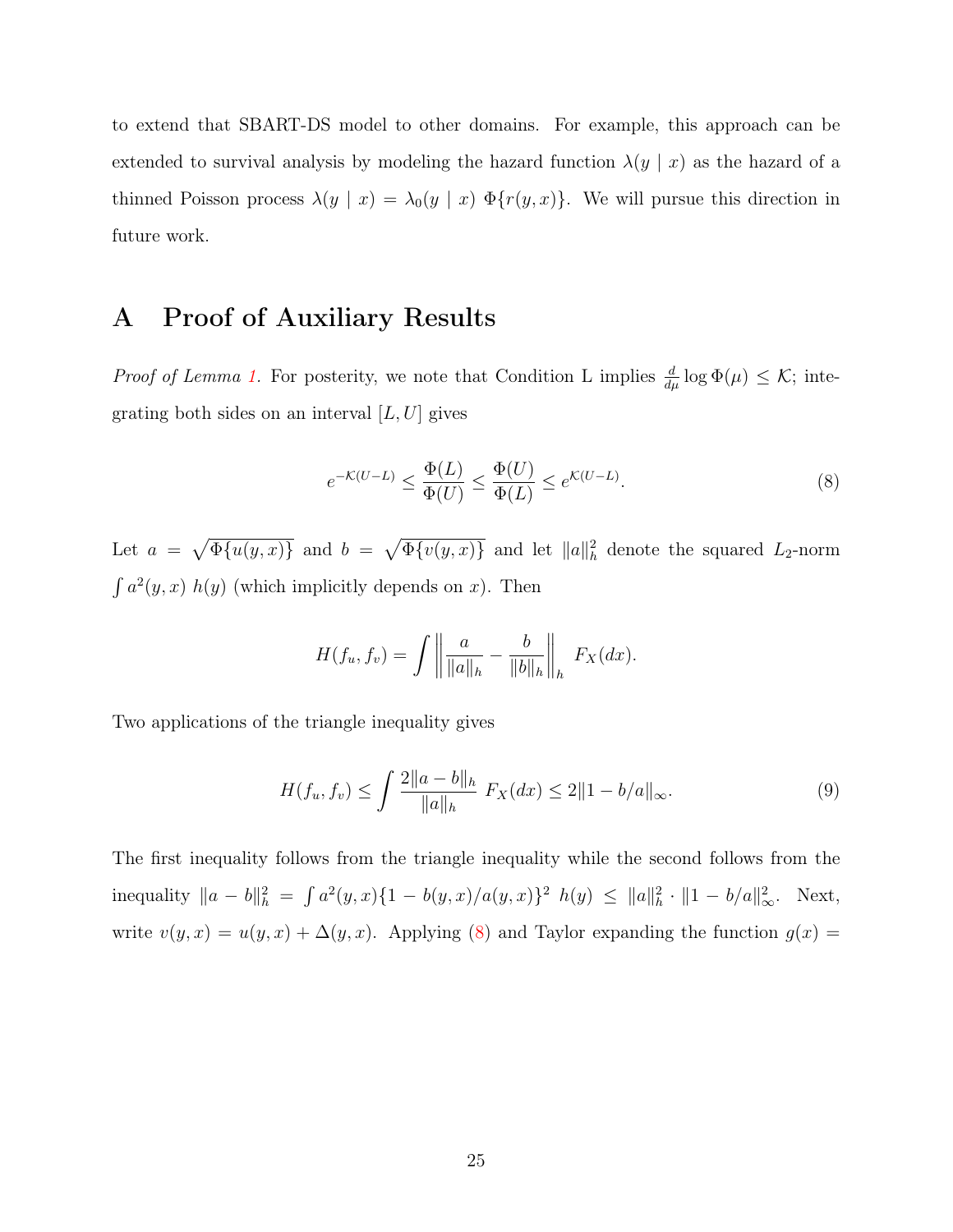$$
\sqrt{\Phi(\mu+x)/\Phi(\mu)}
$$
 we get

$$
\left|1 - \sqrt{\frac{\Phi\{v(y,x)\}}{\Phi\{u(y,x)\}}}\right| \leq |\Delta(y,x)| \frac{\phi\{u(y,x) + \Delta_1(y,x)\}}{2\Phi\{u(y,x) + \Delta_1(y,x)\}} \sqrt{\frac{\Phi\{u(y,x) + \Delta_1(y,x)\}}{\Phi\{u(y,x)\}}}
$$

$$
\leq \frac{\mathcal{K}}{2} ||u-v||_{\infty} \exp\left[\frac{\mathcal{K} ||u-v||_{\infty}}{2}\right]
$$

where  $\Delta_1(y, x)$  is between 0 and  $\Delta(y, x)$ . Combining this with [\(9\)](#page-24-1),  $H(f_u, f_v) \leq \mathcal{K} ||u$  $v||_{\infty} \exp(\mathcal{K}||u - v||/2)$ . By Lemma 8 of [Ghosal and Van Der Vaart](#page-30-10) [\(2007\)](#page-30-10), we have

$$
K(f_u, f_v) \lesssim H^2(f_u, f_v) \left(1 + \log \left\| \frac{f_u}{f_v} \right\|_{\infty}\right) \quad \text{and}
$$
  

$$
V(f_u, f_v) \lesssim H^2(f_u, f_v) \left(1 + \log \left\| \frac{f_u}{f_v} \right\|_{\infty}\right)^2.
$$

Using  $(8)$  we have

$$
\frac{f_u(y \mid x)}{f_v(y \mid x)} = \frac{\Phi\{u(y,x)\}\int h(\widetilde{y}) \frac{\Phi\{v(\widetilde{y},x)\}}{\Phi\{u(\widetilde{y},x)\}\Phi\{u(\widetilde{y},x)\}} d\widetilde{y}}{\Phi\{v(y,x)\}\int h(\widetilde{y}) \Phi\{u(\widetilde{y},x)\} d\widetilde{y}} \le \exp(2\mathcal{K}||u-v||_{\infty}).
$$

 $\Box$ 

Hence  $\log ||f_u/f_v||_{\infty} \leq 2\mathcal{K}||u - v||_{\infty}$ .

Proof of Proposition [3.](#page-16-1) Consider an extended prior  $\Pi$  on the joint distribution of  $(X_i, Y_i)$ which places a point mass at  $F_X$ . We now have that  $f_r$  is contained in the integrated Hellinger and Kullback-Leibler neighborhoods whenever  $(f_r, F_X)$  are in the usual Hellinger and Kullback-Leibler neighborhoods of  $F_0(dx, dy) = f_0(y | x) dy F_X(dx)$ , so that the problem reduces to the setting of iid random vectors. The conditions  $(a)$ — $(c)$  match one-to-one with the conditions of the variant of Theorem 2.1 of [Ghosal et al.](#page-30-6) [\(2000\)](#page-30-6) used by [Shen et al.](#page-32-9) [\(2013,](#page-32-9) page 627), and hence suffice to establish the desired rate of convergence.  $\Box$ 

We now prove that Condition L holds for the logit and  $t_{\nu}$  links.

**Proposition 4.** If  $\Phi(\mu) = e^{\mu}/(1 + e^{\mu})$  then Condition L holds with  $K = 1$ . If  $\Phi(\mu) = T_{\nu}(\mu)$ where  $T_{\nu}$  is the distribution function of a  $t_{\nu}$  random variable then Condition L holds with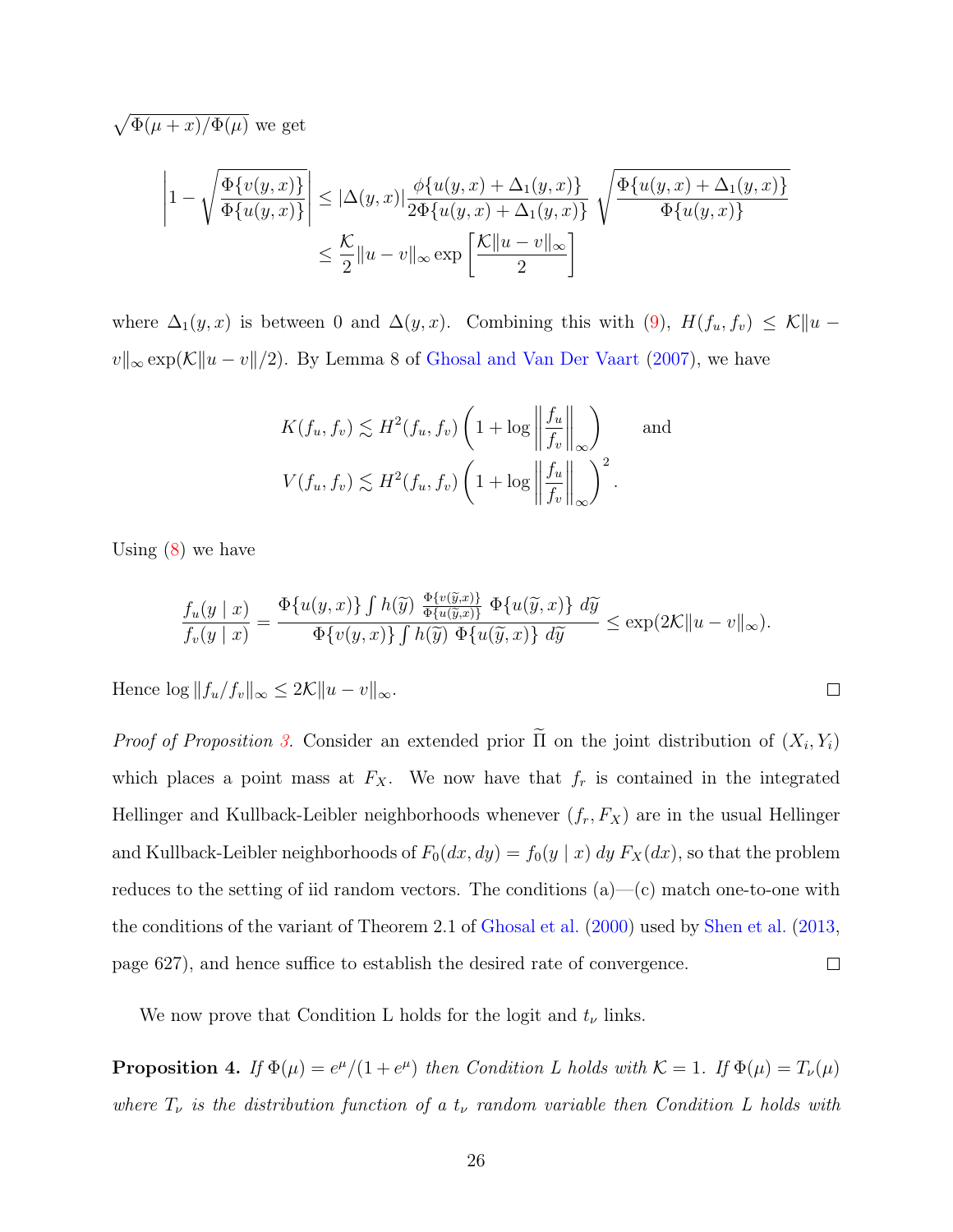$\mathcal{K} = \sqrt{\nu}$ . Conversely, suppose Z is symmetric and has distribution function  $\Phi(\mu)$  and Z is light-tailed in the sense that for all K we have  $Pr(Z > z) < e^{-Kz}$  for sufficiently large z. Then Condition L fails for  $\Phi(\mu)$ . In particular, Condition L fails for the probit link.

*Proof.* For the logistic link it is straight-forward to check that  $\phi(\mu)/\Phi(\mu) = 1 - \Phi(\mu) \leq 1$ . To prove the result for the  $T_{\nu}$  link we begin by deriving a lower bound for the survival function  $\bar{T}_{\nu}(\mu) = \int_{\mu}^{\infty} t_{\nu}(x) dx$  for  $\mu > 0$ . Note that the density is  $t_{\nu}(\mu) = c/(1 + \mu^2/\nu)^p$ where  $p = (\nu + 1)/2$  and c is a normalizing constant. Define  $z_0 = 1 + \mu^2/\nu$ ,  $z = 1 + \frac{x^2}{\nu}$ ,  $\theta_0 = \arcsin(1/\sqrt{z_0})$  and  $\theta = \arcsin(1/\sqrt{z})$ . Then after routine substitutions we have

$$
\bar{T}_{\nu}(\mu) = \int_{z_0}^{\infty} \frac{c\sqrt{\nu}}{2\sqrt{z-1}} z^{-p} dz = c\sqrt{\nu} \int_{0}^{\theta_0} \sin^{2p-2}(\theta) d\theta
$$
  
\n
$$
\geq c\sqrt{\nu} \int_{0}^{\theta_0} \sin^{2p-2}(\theta) \cos(\theta) d\theta = \frac{c\sqrt{\nu}}{2p-1} z_0^{-p+1/2}.
$$

Using this, the symmetry of the  $t_{\nu}$  distribution, and substituting  $2p - 1 = \nu$ , we have

$$
\frac{t_{\nu}(\mu)}{T_{\nu}(\mu)} \le \frac{t_{\nu}(|\mu|)}{\bar{T}_{\nu}(|\mu|)} \le \frac{c}{z_0^p} \cdot \frac{\sqrt{\nu}}{cz_0^{-p+1/2}} = \sqrt{\nu}z_0^{-1/2} \le \sqrt{\nu}.
$$

For the converse, set  $U = 0$  and  $L = -z$  in [\(8\)](#page-24-0) to get  $Pr(Z > z) \ge \Phi(0)e^{-\mathcal{K}z}$  for some  $\mathcal{K}$ . In particular,  $Pr(Z > z) \geq exp(-2\mathcal{K}z)$  for large enough z. In the case of the probit link, no such K can exist because  $Pr(Z > z) \leq e^{-z^2/2}$ .  $\Box$ 

The proof of Theorem [1](#page-16-0) also requires a tail probability bound for the number of trees in the ensemble.

<span id="page-26-0"></span>**Proposition 5.** Let  $\Pi(M = t)$  satisfy Condition P1. Then there exist constants  $C'_{M_1}$  and  $C'_{M2}$  such that  $\Pi(M \ge t) \le C'_{M1} \exp\{-C'_{M2}t \log t\}.$ 

Proof. By the geometric series formula we have

$$
\Pi(M \ge t) = C_{M1} \sum_{k=t}^{\infty} e^{-C_{M2}k \log k} \le \frac{C_{M1} \exp\{-C_{M2}t \log t\}}{1 - t^{-C_{M2}}} = \frac{C_{M1} \exp\{-C_{M2}(t-1) \log t\}}{t^{C_{M2}} - 1}.
$$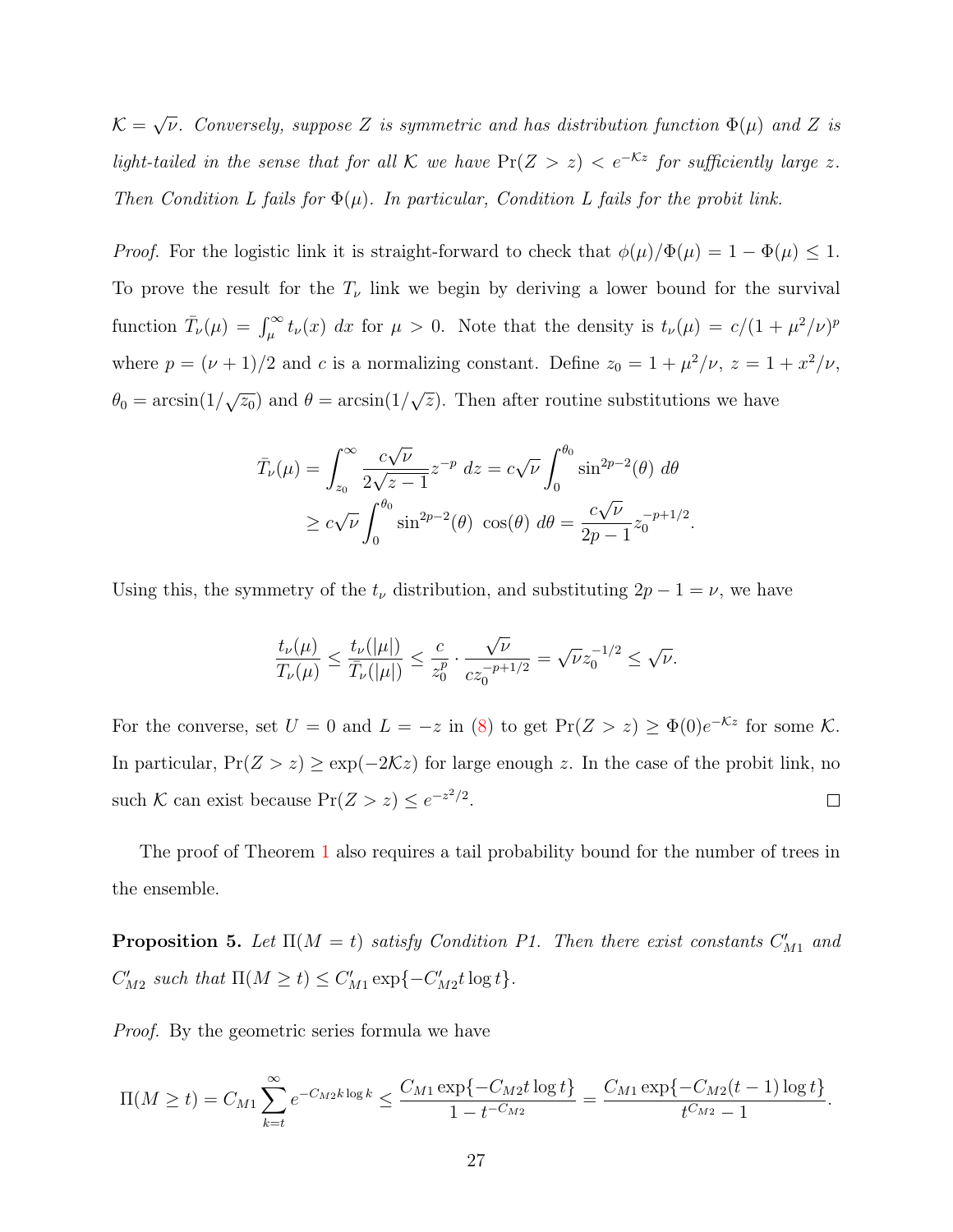For  $t > 2 \vee 2^{1/C_{M2}}$  this gives  $\Pi(M \ge t) \le C_{M1} \exp\{-(C_{M2}/2)t \log t\}$ . The result follows by taking  $C'_{M2} = C_{M2}/2$  and  $C'_{M1}$  to be the maximum of  $C_{M1}$  and  $\exp\{(C_{M2}/2)t \log t\}$  for  $t \leq 2 \vee 2^{1/C_{M2}}.$  $\Box$ 

### B Proof of Theorem [1](#page-16-0)

For completeness, we state two results of [Linero and Yang](#page-31-3) [\(2018\)](#page-31-3) which will be used in the proof. These two propositions capture the features of SBART that make it useful in high-dimensional sparse settings with smooth regression functions.

<span id="page-27-0"></span>**Proposition 6.** Suppose that Condition F and Condition P are satisfied and  $t \ge \alpha(D + \alpha)$  $1)/(2\alpha + D)$ . Then there exist constants B and C independent of  $(n, P)$  such that for all sufficiently large n the prior satisfies

$$
\Pi(||r - r_0|| \le B\epsilon_n) \ge e^{-C\epsilon_n^2},
$$

where  $\epsilon_n = n^{-\alpha/(2\alpha+D)} \log(n)^t + \sqrt{D \log(P+1)/n}$ .

Proof. This is implied by Theorem 2 of [Linero and Yang](#page-31-3) [\(2018\)](#page-31-3); the only modification required is that Condition P1 and Condition P2 are modified from [Linero and Yang](#page-31-3) [\(2018\)](#page-31-3), but these modifications do not change the proof strategy.  $\Box$ 

<span id="page-27-1"></span>**Proposition 7.** For fixed positive constants  $\epsilon, \sigma_1, \sigma_2, T, A$  and integers n, H, d define the set

$$
\mathcal{G} = \Big\{ f(\cdot) = \sum_{t=1}^{T} g(\cdot; \mathcal{T}_t, \mathcal{M}_t) : T \le An\epsilon^2, \text{ each tree has depth at most } H,
$$
  
the common bandwidth parameter  $\tau$  satisfies  $\sigma_1 \le \tau^{-1} \le \sigma_2$ ,  
the total number of splitting directions is at most d out of  $P + 1$ ,  
for each  $(t, \ell)$ ,  $\mu_{t\ell} \in [-U, U] \Big\}.$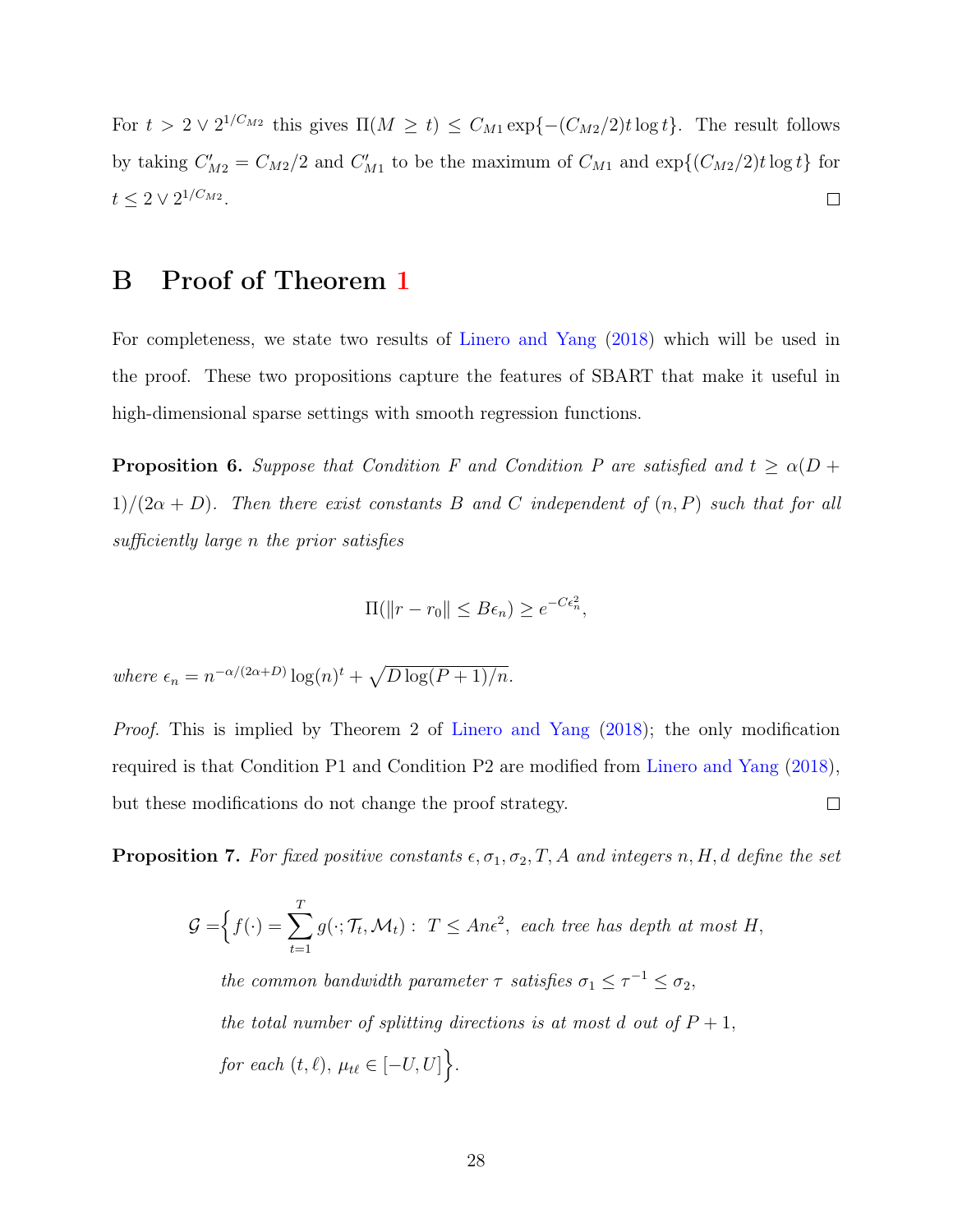Then there exists a constant  $C_{\psi}$  depending only the gating function  $\psi$  of the SBART prior satisfying Condition P such that the following holds:

- 1. Covering entropy control:  $\log N(\mathcal{G}, C_{\psi} \varepsilon, ||\cdot||_{\infty}) \leq d \log(P+1) + 3An\varepsilon^2 2^H \log \left( d \sigma_1^{-1} \sigma_2^2 An\varepsilon 2^H U \right);$ and
- 2. Complement probability bound: if  $H \geq d_0$ , then  $\Pi(\mathcal{G}^c) \leq C'_{M1} \exp\{-C'_{M2} An\varepsilon^2 \log(An\varepsilon^2)\} +$  $2^H An \varepsilon^2 \cdot [\exp\{-E d \log(P+1)\} + C_{\mu 1} \exp\{-U^{C_{\mu 2}}\}] + C_{\tau 1} \exp\{-\sigma_1^{-C_{\tau 2}}\} + C_{\tau 3} \exp\{-\sigma_2^{C_{\tau 4}}\}$ for some constant  $E > 0$  depending only on hyperparameter  $\xi > 1$  in the Dirichlet prior.

Proof. The proof is the same as the proof of Lemma 1 of the supplementary material of [Linero and Yang](#page-31-3) [\(2018\)](#page-31-3), except that Proposition [5](#page-26-0) is used in the complementary probability bound.  $\Box$ 

*Proof of Theorem [1.](#page-16-0)* Let B and C be chosen as in Proposition [6.](#page-27-0) By Lemma [1,](#page-17-0) note that for sufficiently large n, we have  $\{f_r : ||r - r_0|| \leq B\epsilon_n\} \subseteq K(BC_{\mathcal{K}}\epsilon_n)$  and  $\{f_r : ||r - r_0|| \leq$  $\{\epsilon_n\} \subseteq \{f_r : H(f_r, f_{r_0}) \leq C_{\mathcal{K}}\epsilon_n\}$  where  $C_{\mathcal{K}}$  is a constant depending only on  $\mathcal{K}$ . Hence

$$
\Pi\{f \in K(BC_{\mathcal{K}}\epsilon_n)\} \geq e^{-Cn\epsilon_n^2}.
$$

To lighten notation, we redefine  $\epsilon_n$  throughout the rest of the proof to be  $\epsilon_n BC_{\mathcal{K}}$  and C to be  $C/(BC_{\mathcal{K}})^2$  so that we have  $\Pi\{f \in K(\epsilon_n)\}\geq e^{-Cn\epsilon_n^2}$ . This verifies (c) of Proposition [3](#page-16-1) using the modified choice of  $\epsilon_n$ .

Next, for a large constant  $\kappa$  to be chosen later, set  $A = \kappa / \log n$ ,  $\sigma_1^{-C_{\tau 2}} = \sigma_2^{C_{\tau 4}} = U^{C_{\mu 2}} =$  $\kappa n \epsilon_n^2$ ,  $H = d_0$ , and  $d = \lfloor \kappa n \epsilon_n^2 / \log(P + 1) \rfloor$  for the set  $\mathcal{G}_n$  in Proposition [7.](#page-27-1) Plugging these constants into the covering entropy bound, for sufficiently large  $n$  this implies that for  $p_1 = 2 + C_{\mu 2}^{-1} + C_{\tau 2}^{-1} + 2C_{\tau 4}^{-1}$  and  $p_2 = 2p_1 - 1$  we have

$$
\log N(\mathcal{G}_n, C_{\psi} \epsilon_n, \|\cdot\|_{\infty}) \le \kappa n \epsilon_n^2 \left\{ 1 + \frac{3 \cdot 2^{d_0}}{\log n} \log \left( \frac{2^{d_0} (\kappa n)^{p_1} \epsilon_n^{p_2}}{\log n} \right) \right\} \le \kappa' n \epsilon_n^2
$$

for some  $\kappa'$  larger than  $\kappa$  depending only on  $\kappa$  and the constants in Condition P. Define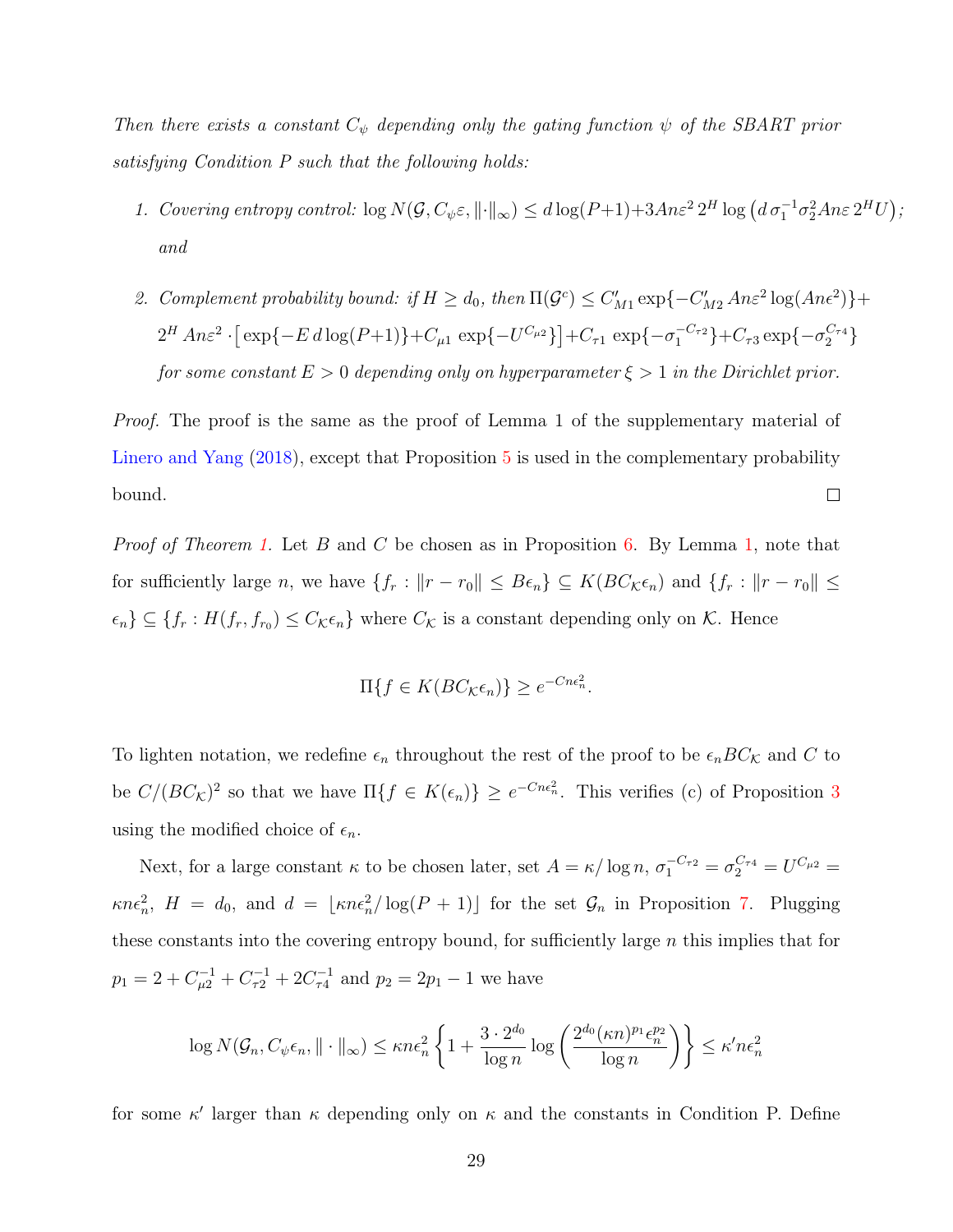$\mathcal{F}_n = \{f_r : r \in \mathcal{G}_n\}$ . By Lemma [1,](#page-17-0) for large enough n any  $C_{\psi} \epsilon_n$ -net  $\mathcal{G}_{\text{net}}$  for  $\mathcal{G}_n$  can be converted into a  $C_{\mathcal{K}}C_{\psi}\epsilon_n$ -net  $\mathcal{F}_{\text{net}} = \{f_r : r \in \mathcal{G}_{\text{net}}\}$  for  $\mathcal{F}_n$ . Hence we also have the bound

$$
\log N(\mathcal{F}_n, C_{\mathcal{K}}C_{\psi}\epsilon_n, H) \leq \log N(\mathcal{G}_n, C_{\psi}\epsilon_n, \|\cdot\|_{\infty}) \leq \kappa' n \epsilon_n^2
$$

which establishes condition (a) of Proposition [3](#page-16-1) with  $\bar{\epsilon}_n = C_{\mathcal{K}} C_{\psi} \epsilon_n$  and  $C_N = \kappa' / (C_{\mathcal{K}} C_{\psi})^2$ . Finally, we show condition (b) holds. Applying the complementary probability bound we can make  $\Pi(\mathcal{F}_n^c) \leq \exp\{- (C+4)n\epsilon_n^2\}$  for any choice of C by taking  $\kappa$  sufficiently large. To see why, note for example that  $n\epsilon_n^2 \geq an^b$  for some positive constants  $(a, b)$  so that for large  $n$  we have

$$
An\epsilon_n^2 \log (An\epsilon_n^2) \ge \kappa n\epsilon_n^2 \left\{ \frac{\log(\kappa/\log n) + \log a}{\log n} + b \right\} \ge \frac{\kappa b}{2} n\epsilon_n^2.
$$

Using similar arguments, for large  $n$  we can bound each term of the complementary probability bound by  $\exp{\{-\kappa \delta n \epsilon_n^2/2\}}$  for some  $\delta$  depending only on the constants in Condition P. Taking  $\kappa$  sufficiently large we can make the total bound less than  $\exp\{-(C+4)n\epsilon_n^2\}$  for  $\Box$ arbitrary C. This proves condition (b).

### References

- <span id="page-29-0"></span>Albert, J. H. and Chib, S. (1993). Bayesian analysis of binary and polychotomous response data. Journal of the American Statistical Association, 88(422):669–679.
- <span id="page-29-1"></span>Bleich, J. and Kapelner, A. (2014). Bayesian additive regression trees with parametric models of heteroskedasticity. arXiv preprint arXiv:1402.5397.
- <span id="page-29-2"></span>Brookes, M. (2011). The matrix reference manual. Online. Accessed December 2019 at http://www.ee.imperial.ac.uk/hp/staff/dmb/matrix/intro.html.
- <span id="page-29-3"></span>Chipman, H. A., George, E. I., and McCulloch, R. E. (1998). Bayesian CART model search. Journal of the American Statistical Association, 93(443):935–948.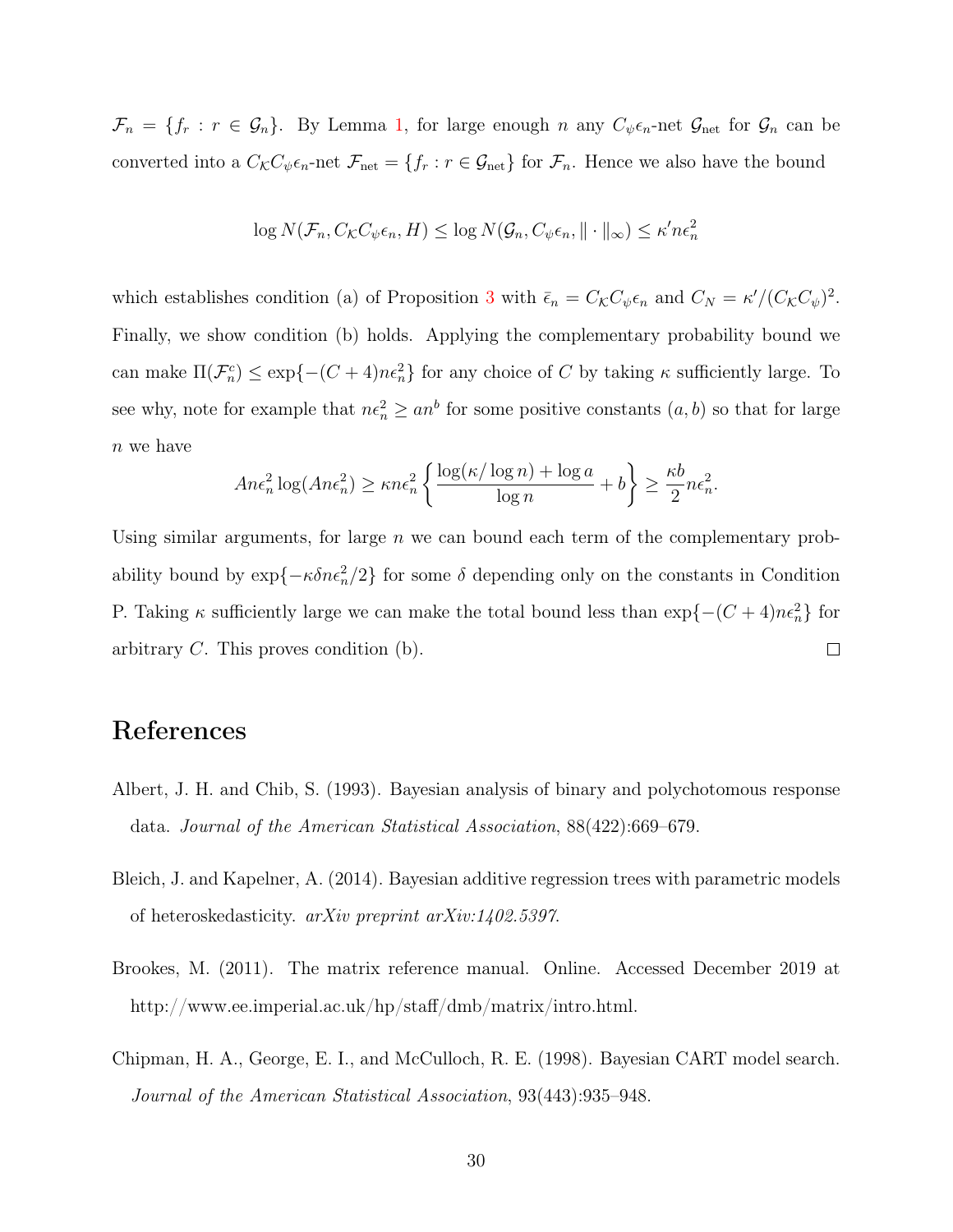- <span id="page-30-3"></span>Chipman, H. A., George, E. I., and McCulloch, R. E. (2010). BART: Bayesian additive regression trees. The Annals of Applied Statistics, 4(1):266–298.
- <span id="page-30-9"></span>Cohen, A. K., Rai, M., Rehkopf, D. H., and Abrams, B. (2013). Educational attainment and obesity: A systematic review. Obesity Reviews, 14:989–1005.
- <span id="page-30-1"></span>Dunson, D. B. and Park, J.-H. (2008). Kernel stick-breaking processes. Biometrika, 95(2):307–323.
- <span id="page-30-7"></span>Dunson, D. B., Pillai, N., and Park, J. H. (2007). Bayesian density regression. Journal of the Royal Statistical Society, Series B, 69:163–183.
- <span id="page-30-0"></span>Dunson, D. B. and Xing, C. (2009). Nonparametric bayes modeling of multivariate categorical data. Journal of the American Statistical Association, 104(487):1042–1051.
- <span id="page-30-2"></span>Dutordoir, V., Salimbeni, H., Hensman, J., and Deisenroth, M. (2018). Gaussian process conditional density estimation. In Advances in Neural Information Processing Systems, pages 2385–2395.
- <span id="page-30-6"></span>Ghosal, S., Ghosh, J. K., and van der Vaart, A. W. (2000). Convergence rates of posterior distributions. Annals of Statistics, 28(2):500–531.
- <span id="page-30-10"></span>Ghosal, S. and Van Der Vaart, A. (2007). Posterior convergence rates of Dirichlet mixtures at smooth densities. The Annals of Statistics, 35(2):697–723.
- <span id="page-30-5"></span>Holmes, C. C. and Held, L. (2006). Bayesian auxiliary variable models for binary and multinomial regression. Bayesian analysis, 1(1):145–168.
- <span id="page-30-4"></span>Irsoy, O., Yildiz, O. T., and Alpaydin, E. (2012). Soft decision trees. In Proceedings of the International Conference on Pattern Recognition.
- <span id="page-30-8"></span>Jara, A., Hanson, T. E., Quintana, F. A., Müller, P., and Rosner, G. L. (2011). Dppackage: Bayesian semi- and nonparametric modeling in R. Journal of Statistical Software, 40:1–30.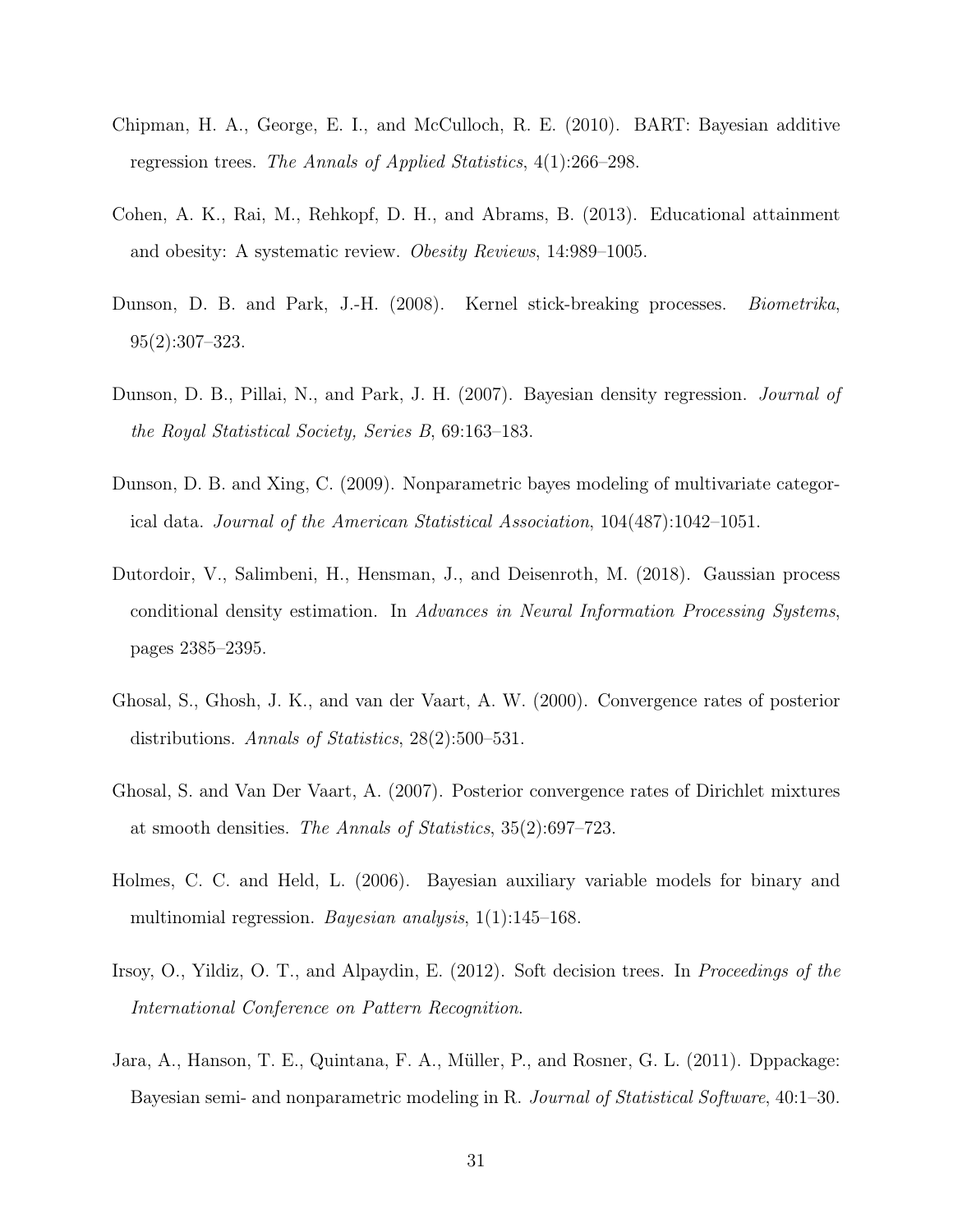- <span id="page-31-1"></span>Kundu, S. and Dunson, D. B. (2014). Latent factor models for density estimation. Biometrika, 101(3):641–654.
- <span id="page-31-4"></span>Linero, A. R. (2018). Bayesian regression trees for high-dimensional prediction and variable selection. Journal of the American Statistical Association, 113(522):626–636.
- <span id="page-31-8"></span>Linero, A. R., Sinha, D., and Lipsitz, S. R. (2018). Semiparametric Mixed-Scale Models Using Shared Bayesian Forests. arXiv e-prints arXiv:1809.08521.
- <span id="page-31-3"></span>Linero, A. R. and Yang, Y. (2018). Bayesian regression tree ensembles that adapt to smoothness and sparsity. Journal of the Royal Statistical Society: Series B (Statistical Methodol $ogy)$ , 80(5):1087-1110.
- <span id="page-31-0"></span>MacEachern, S. N. (1999). Dependent nonparametric processes. In ASA Proceedings of the Section on Bayesian Statistical Science, pages 50–55.
- <span id="page-31-2"></span>Murray, I., MacKay, D., and Adams, R. P. (2009). The gaussian process density sampler. In Koller, D., Schuurmans, D., Bengio, Y., and Bottou, L., editors, Advances in Neural Information Processing Systems 21, pages 9–16. Curran Associates, Inc.
- <span id="page-31-5"></span>Neal, R. M. (1995). Bayesian Learning For Neural Networks. PhD thesis, University of Toronto.
- <span id="page-31-9"></span>Pati, D., Dunson, D. B., and Tokdar, S. T. (2013). Posterior consistency in conditional distribution estimation. Journal of Multivariate Analysis, 116:456–472.
- <span id="page-31-7"></span>Pratola, M., Chipman, H., George, E., and McCulloch, R. (2017). Heteroscedastic BART using multiplicative regression trees.  $arXiv$  preprint  $arXiv:1709.07542$ .
- <span id="page-31-6"></span>Rahimi, A. and Recht, B. (2008). Random features for large-scale kernel machines. In Platt, J. C., Koller, D., Singer, Y., and Roweis, S. T., editors, Advances in Neural Information Processing Systems 20, pages 1177–1184. Curran Associates, Inc.